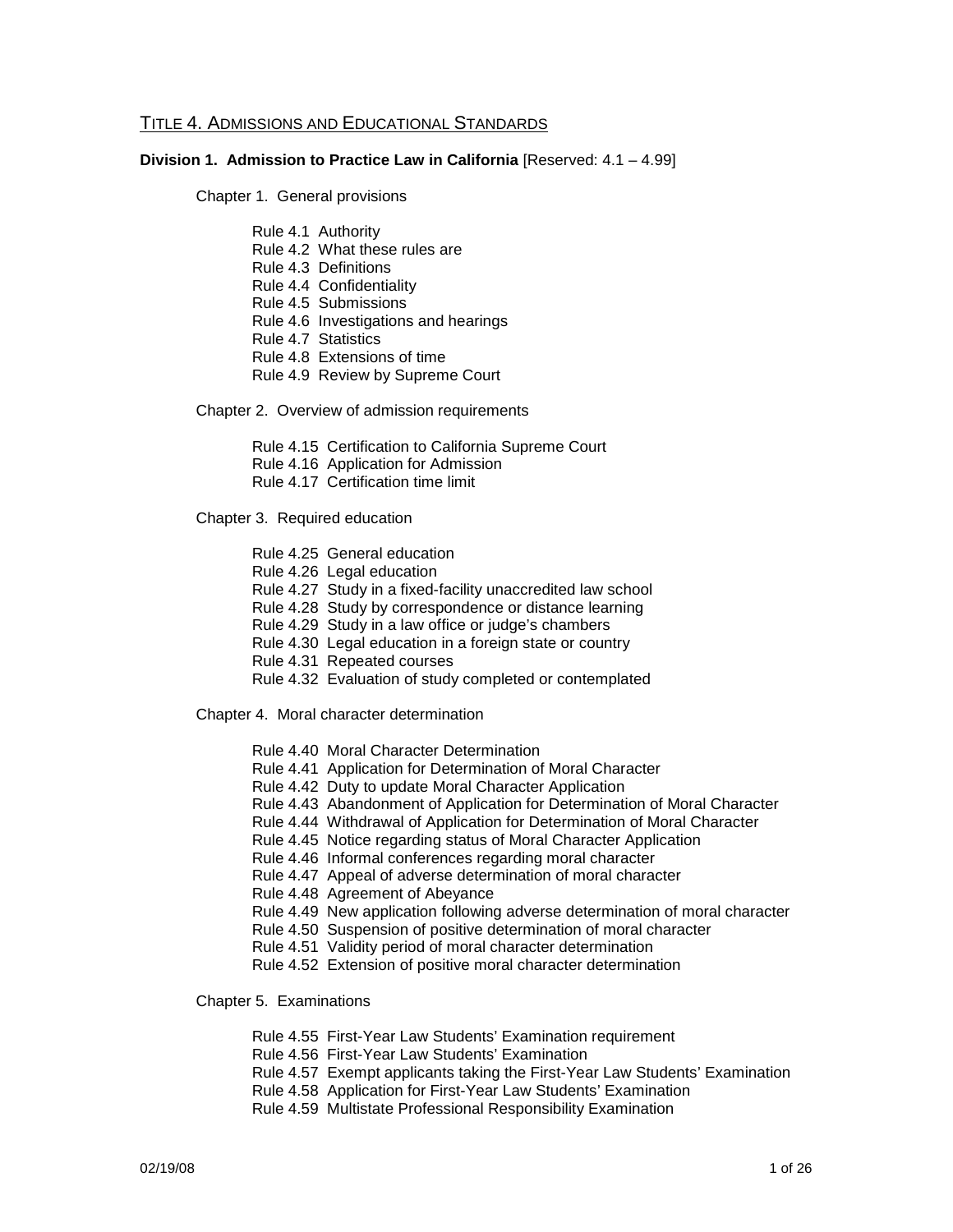- Rule 4.60 California Bar Examination
- Rule 4.61 Application for the California Bar Examination
- Rule 4.62 Access to examination answers and scores

Chapter 6. Conduct at examinations

- Rule 4.70 Conduct required at examinations
- Rule 4.71 Reports of conduct violations
- Rule 4.72 Request for hearing on conduct violation
- Rule 4.73 Procedure for hearing on conduct violation
- Rule 4.74 Review of Findings and Recommendation

Chapter 7. Testing accommodations

- Rule 4.80 Eligibility for testing accommodations
- Rule 4.81 Testing accommodations in general
- Rule 4.82 Definitions
- Rule 4.83 Guidelines for testing accommodations
- Rule 4.84 When to file a petition for testing accommodations
- Rule 4.85 Initial petition for testing accommodations
- Rule 4.86 Subsequent petitions for testing accommodations
- Rule 4.87 Emergency petitions for testing accommodations
- Rule 4.88 Committee response to petition for testing accommodations
- Rule 4.89 Applicant response to proposed modification or request for information
- Rule 4.90 Committee review of denied or modified petition
- Rule 4.91 Confidentiality of petitions for testing accommodations
- Rule 4.92 False or misleading information in petition for testing accommodations

#### **Division 2. Accredited Law School Rules** [4.100 – 4.199]

Chapter 1. General provisions

Rule 4.100 Authority

- Rule 4.101 What these rules are
- Rule 4.102 Law schools approved by the American Bar Association
- Rule 4.103 Interpreting and applying the rules
- Rule 4.104 Citation
- Rule 4.105 Definitions
- Rule 4.106 Lists of law schools
- Rule 4.107 Student complaints
- Rule 4.108 Public information
- Rule 4.109 Waiver of requirements
- Rule 4.110 Fees
- Rule 4.111 Extensions of time

Chapter 2. Application for provisional accreditation

- Rule 4.120 Application based on substantial compliance
- Rule 4.121 Application procedure
- Rule 4.122 Committee action on application for provisional accreditation
- Rule 4.123 Provisional accreditation consultation visit and report
- Rule 4.124 Inspection for provisional accreditation
- Rule 4.125 Inspection report for provisional accreditation
- Rule 4.126 Committee action on provisional accreditation inspection report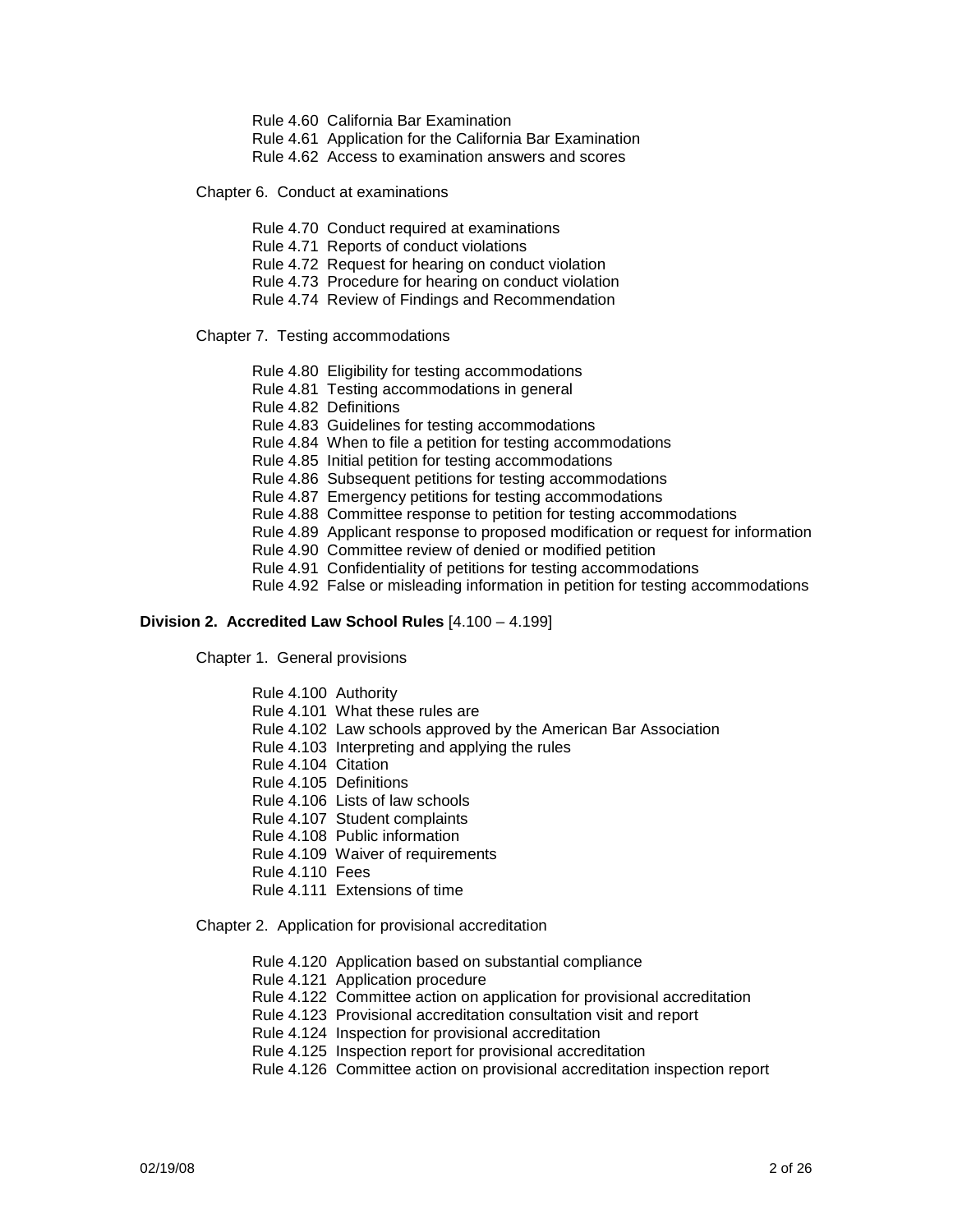Chapter 3. Application for accreditation

- Rule 4.140 Application for accreditation by provisionally accredited law school
- Rule 4.141 Application procedure
- Rule 4.142 Committee action on Application For Accreditation
- Rule 4.143 Accreditation consultation visit and report
- Rule 4.144 Inspection for accreditation
- Rule 4.145 Accreditation inspection report
- Rule 4.146 Committee action on accreditation inspection report

Chapter 4. Responsibilities of provisionally accredited or accredited law schools

- Rule 4.160 Standards
- Rule 4.161 Annual Compliance Report
- Rule 4.162 Periodic inspection
- Rule 4.163 Self-study
- Rule 4.164 Prior approval of major changes
- Rule 4.165 Major changes

Chapter 5. Withdrawal of provisional accreditation or accreditation

- Rule 4.170 Notice of Noncompliance
- Rule 4.171 Inspection pursuant to Notice of Noncompliance
- Rule 4.172 Probation
- Rule 4.173 Request for hearing
- Rule 4.174 Hearing procedures
- Rule 4.175 Committee action following hearing
- Rule 4.176 Termination of accreditation or provisional accreditation
- Rule 4.177 Review by Supreme Court

#### **Division 3. Unaccredited Law School Rules** [4.200 – 4.269]

Chapter 1. General provisions

- Rule 4.200 Authority
- Rule 4.201 What these rules are
- Rule 4.203 Citation
- Rule 4.204 Definitions
- Rule 4.205 Lists of law schools
- Rule 4.206 Student complaints
- Rule 4.207 Public information
- Rule 4.208 Waiver of requirements
- Rule 4.209 Fees
- Rule 4.210 Extensions of time

Chapter 2. Application for registration

Rule 4.220 Before applying to register

- Rule 4.221 Application procedure
- Rule 4.222 Multiple locations
- Rule 4.223 Committee action

Chapter 3. Responsibilities of registered law schools

Rule 4.240 Standards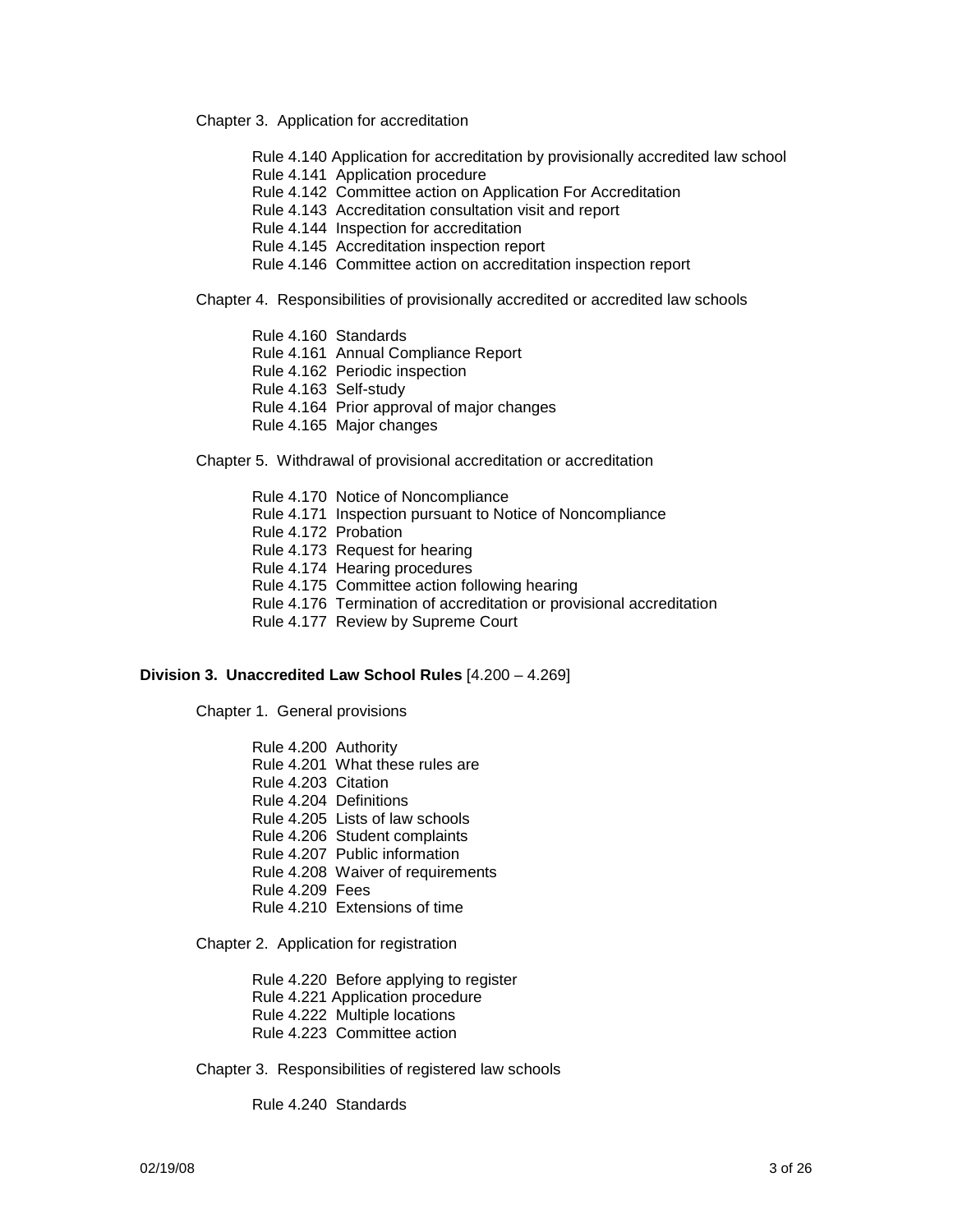- Rule 4.241 Disclosure statement
- Rule 4.242 Annual Compliance Report
- Rule 4.243 Self-study
- Rule 4.244 Inspections
- Rule 4.245 Prior approval of major changes
- Rule 4.246 Major changes defined

Chapter 4. Withdrawal of registration

- Rule 4.260 Notice of Noncompliance
- Rule 4.261 Response to Notice of Noncompliance
- Rule 4.262 Committee action on law school response
- Rule 4.263 Committee action on inspection report
- Rule 4.264 Request for hearing
- Rule 4.265 Hearing procedures
- Rule 4.266 Committee action following hearing
- Rule 4.267 Probation
- Rule 4.268 Termination of registration
- Rule 4.269 Review by Supreme Court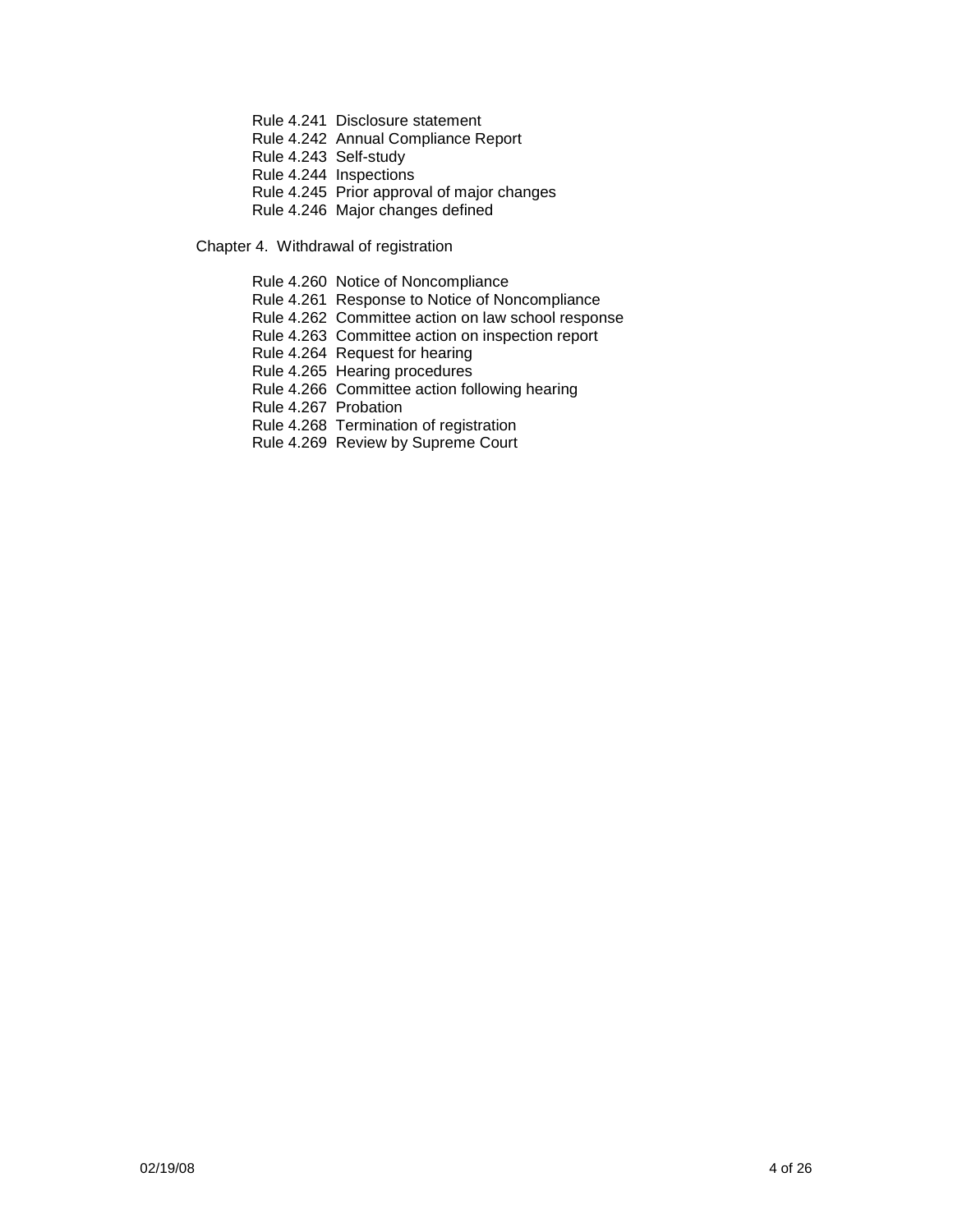# **Division 1. Admission to Practice Law in California** [Reserved: 4.1 – 4.99]

# CHAPTER 1. GENERAL PROVISIONS

## Rule 4.1 Authority

The California Supreme Court exercises inherent jurisdiction over the practice of law in California. The Committee of Bar Examiners ("the Committee") is authorized by law to administer the requirements for admission to practice law; to examine all applicants for admission; and to certify to the Supreme Court for admission those applicants who fulfill the requirements.<sup>1</sup>

#### Rule 4.2 What these rules are

These rules apply to persons seeking to practice law in California. Nothing in these rules may be construed as affecting the power of the California Supreme Court to exercise its inherent jurisdiction over the practice of law in California.

#### Rule 4.3 Definitions

These definitions apply to the rules in this Division unless otherwise indicated.

- (A) An "American Bar Association Approved Law School" is a law school fully or provisionally approved by the American Bar Association and deemed accredited by the Committee.<sup>2</sup>
- (B) An "attorney applicant" is an applicant who is or has been admitted to the practice of law in any jurisdiction.
- (C) The "Attorneys' Examination" is the California Bar Examination for which an attorney applicant, who has been admitted to the active practice of law in good standing to the bar in any United States jurisdiction for a minimum of four years immediately prior to the first day of administration of the examination, may apply. The Attorneys' Examination includes written questions and performance tests of the General Bar Examination but not its multiple-choice questions.
- (D) A "California accredited law school" is a law school accredited by the Committee but not approved by the American Bar Association.<sup>3</sup>

 $1$  Business & Professions Code § 6046.

 $2$  See Rule 4.105(B).

 $3$  Rule 4.105(C).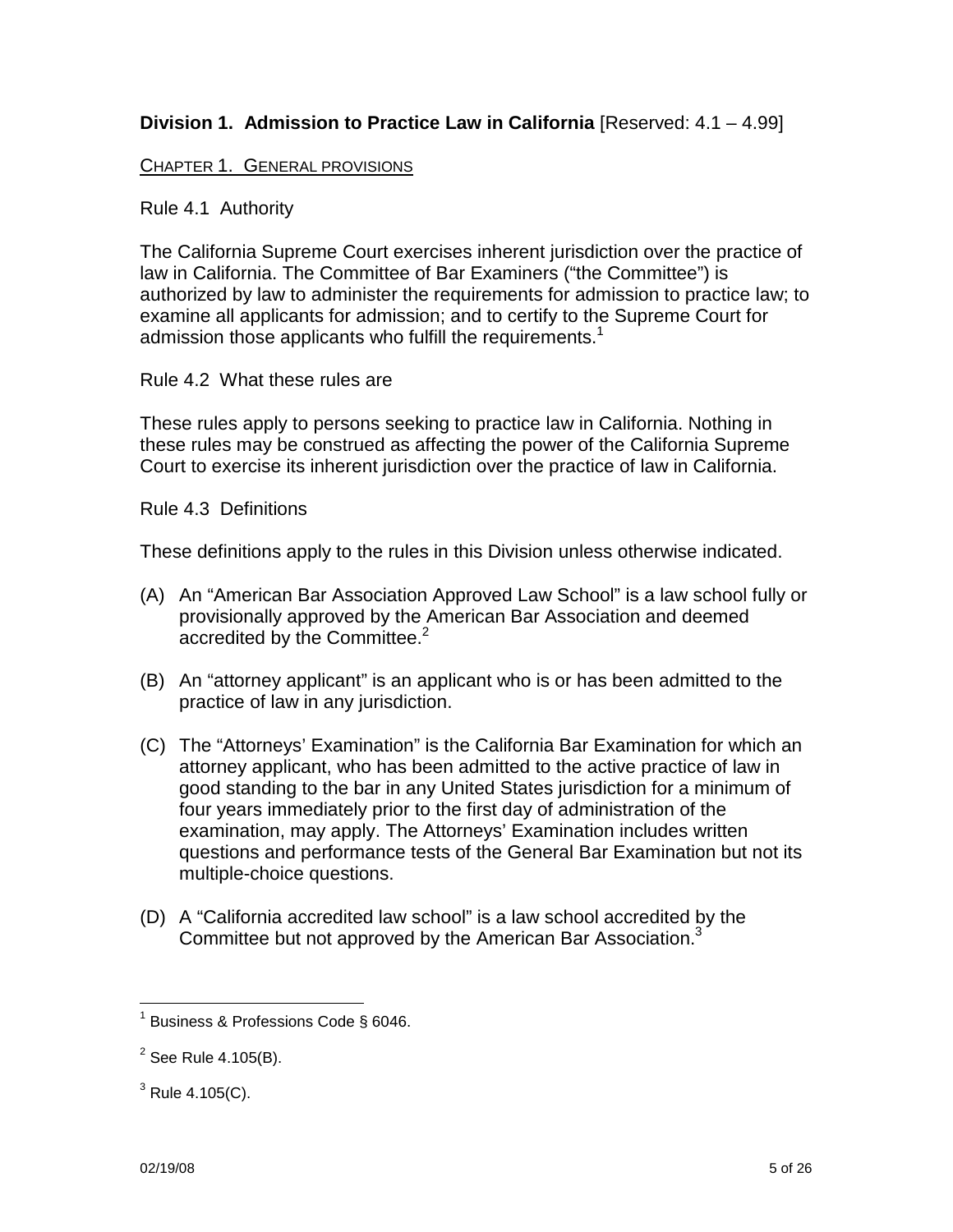- (E) The "California Bar Examination" is the examination administered by the Committee that an applicant must pass to be certified to the California Supreme Court as qualified for admission to practice law in California. The California Bar Examination includes the General Bar Examination and the Attorneys' Examination.
- (F) "The Committee" is the Committee of Bar Examiners of the State Bar of California or, unless otherwise indicated, a subcommittee of two or more of its members whom the Committee authorizes to act on its behalf.
- (G) A "general applicant" is an applicant who has not been admitted to the practice of law in any jurisdiction.
- (H) The "General Bar Examination" is the California Bar Examination required of every general applicant. The General Bar Examination consists of multiplechoice questions, essay questions, and performance tests.
- (I) The "First-Year Law Students' Examination" is the examination administered by the Committee that an applicant must pass, unless otherwise exempt.<sup>4</sup> It includes questions on contracts, torts, and criminal law.
- (J) An "informal conference" is defined in Rule 4.45.
- (K) The "Office of Admissions" ("Admissions") is the State Bar office authorized by the Committee to administer examinations and otherwise act on its behalf.
- (L) "Receipt" of a document the Committee sends an applicant is
	- (1) calculated from the date of mailing and is deemed to be five days from the date of mailing to a California address; ten days from the date of mailing to an address elsewhere in the United States; and twenty days from the date of mailing to an address outside the United States; or
	- (2) when the Committee delivers a document physically by personal service or otherwise.
- (M) "Receipt" of a document sent to the Committee is when it is physically received at the Office of Admissions.
- (N) "Senior Executive" means "Senior Executive, Admissions" or that person's designee.

 $4$  Business & Professions Code § 6060(h). See also Rule 4.55.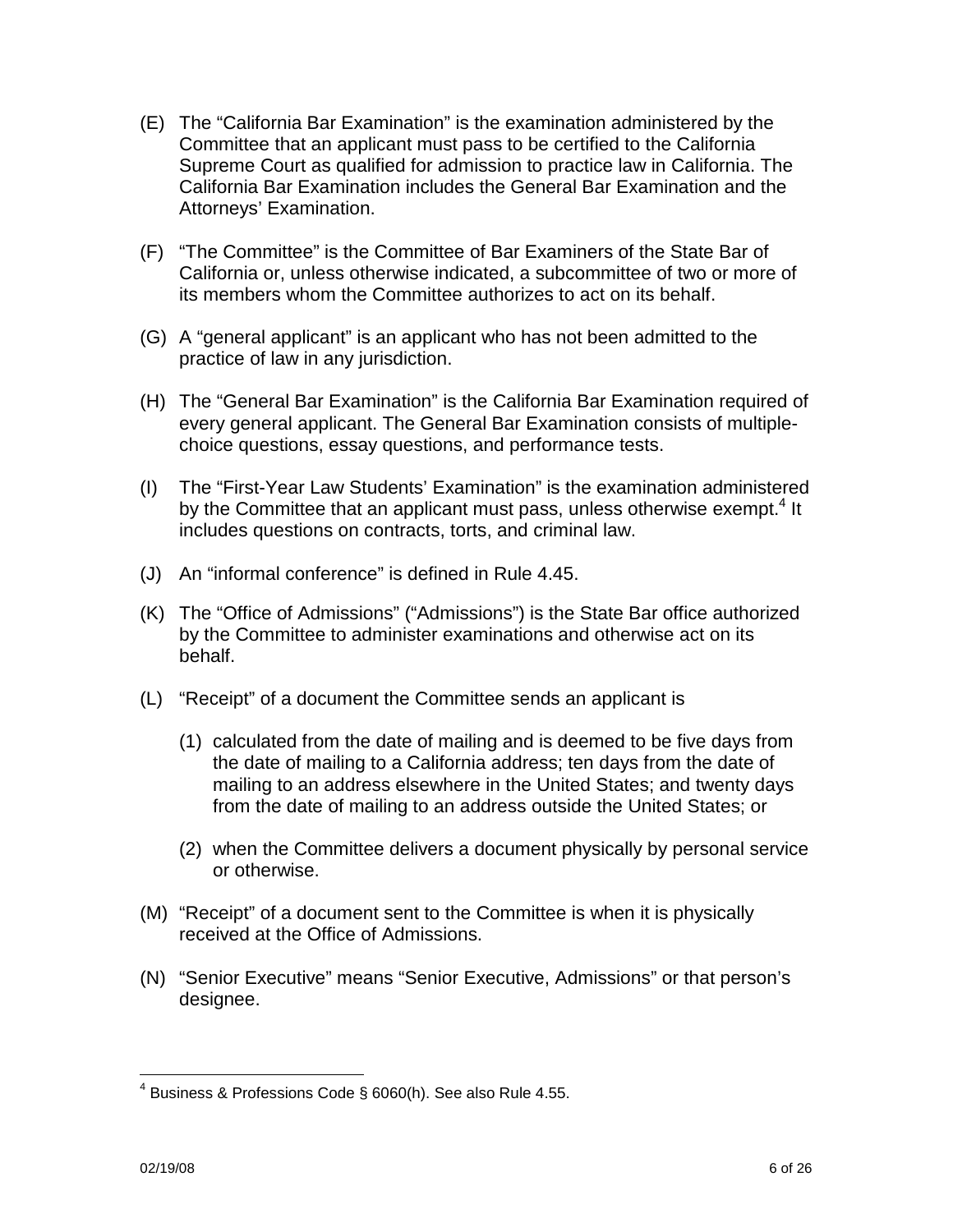(O) An "unaccredited law school" is a correspondence, distance-learning, or fixed-facility law school operating in California that the Committee registers but does not accredit.<sup>5</sup>

Rule 4.4 Confidentiality

Applicant records are confidential unless required to be disclosed by law;  $6$ required by the State Bar's Executive Director, Chief Trial Counsel, or General Counsel to fulfill their responsibilities for regulation of the practice of law; or authorized by the applicant in writing for release to others.

Rule 4.5 Submissions

- (A) A document filed with the Committee pursuant to these rules must be completed according to instructions; verified or made under penalty of perjury;<sup>7</sup> and submitted with any required fee.
- (B) A document, which must be complete as defined by the instructions for filing, is deemed filed upon receipt.
- (C) Fingerprints provided by applicants are used to establish identity and disclose criminal records in California or elsewhere. Fingerprint records are confidential and for official use of the Committee and the State Bar. The records of those who do not receive a positive determination of moral character are destroyed within a year of the final determination not to admit.
- (D) Information on an examination application that is not required but submitted voluntarily, including ethnic survey and identification information furnished with applications to take the California Bar Examination, are separated from the applications at initial processing and may not be associated with applicants, their files, or their examination answers during grading unless there is reasonable doubt about the identity of a person taking an examination and the Committee requires the information to verify identity.

# Rule 4.6 Investigations and hearings

In conducting an investigation or hearing, the Committee or the State Bar Court may receive evidence; administer oaths and affirmations; and compel by subpoena the attendance of witnesses and the production of documents.

 $^5$  See Rules 4.105(N) and 4.204(K).

 $^6$  See Evidence Code § 1040, Business & Professions Code §§ 6044.5, 6060.2, 6086, and 6090.6.

<sup>&</sup>lt;sup>7</sup> Code of Civil Procedure § 2015.5.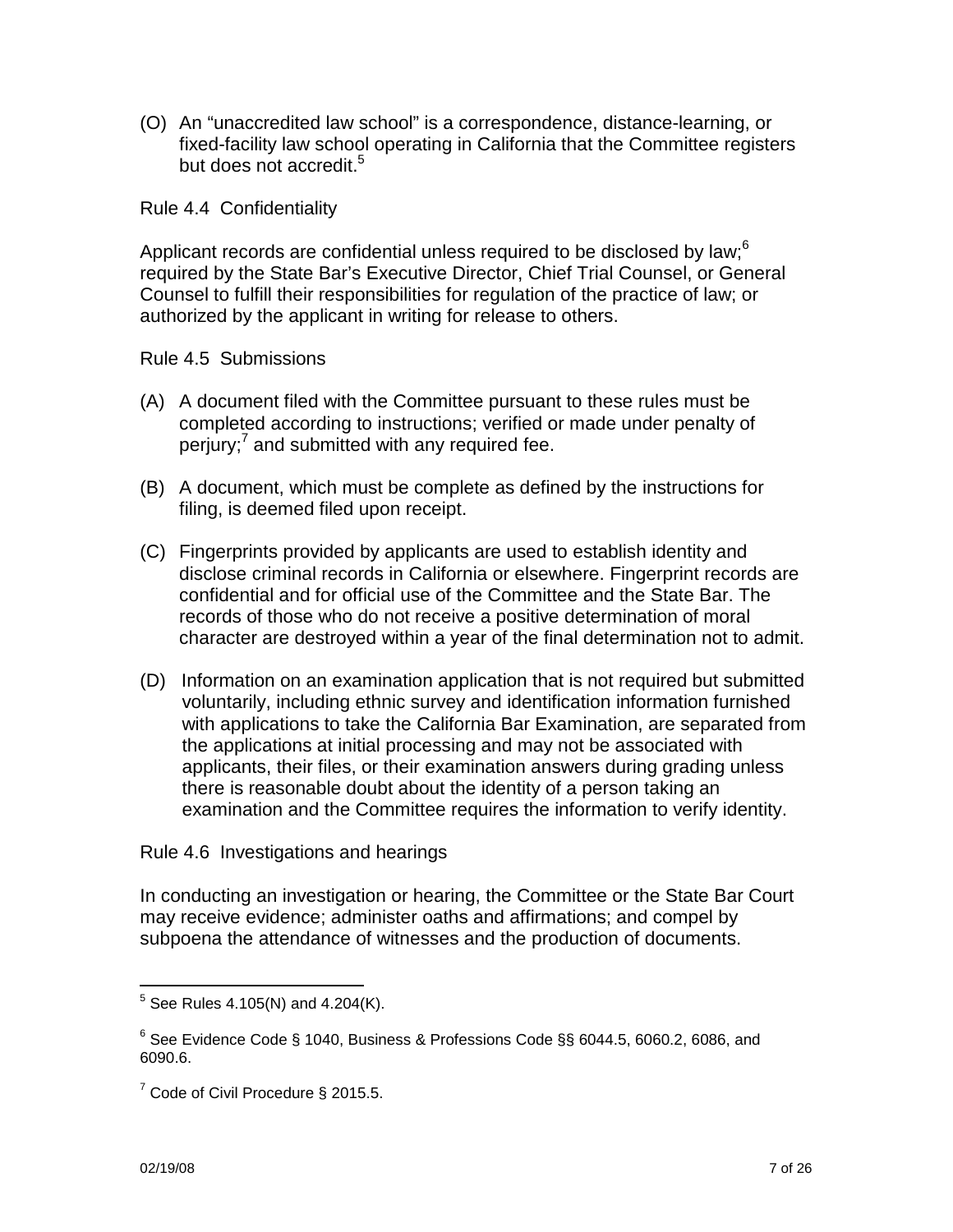Rule 4.7 Statistics

The Committee may publish statistics for each examination in accordance with its policies.

Rule 4.8 Extensions of time

The time limits for Committee actions specified in these rules are norms for processing. The time limits are not jurisdictional and the Committee may extend them for good cause.

Rule 4.9 Review by Supreme Court

An applicant refused certification to the Supreme Court of California for admission to practice law in California may have the action of the Committee reviewed by the Supreme Court of California in accordance with its procedures.

## CHAPTER 2. OVERVIEW OF ADMISSION REQUIREMENTS

Rule 4.15 Certification to California Supreme Court

To be eligible for certification to the California Supreme Court for admission to the practice of law, an applicant for admission must:

- (A) be at least eighteen years of age;
- (B) file an Application for Admission with the Committee;
- (C) meet the requirements of these rules regarding education, determination of moral character, and examinations;
- (D) be in compliance with California court-ordered child or family support obligations pursuant to Family Code § 17520;
- (E) until admitted to the practice of law, notify the Committee within thirty days of any change in information provided on an application; and
- $(F)$  otherwise meet statutory criteria for certification to the Supreme Court.<sup>8</sup>

Rule 4.16 Application for Admission

(A) An Application for Admission consists of an Application for Registration, an Application for Determination of Moral Character, and an application for any

<sup>&</sup>lt;sup>8</sup> Business & Professions Code § 6060.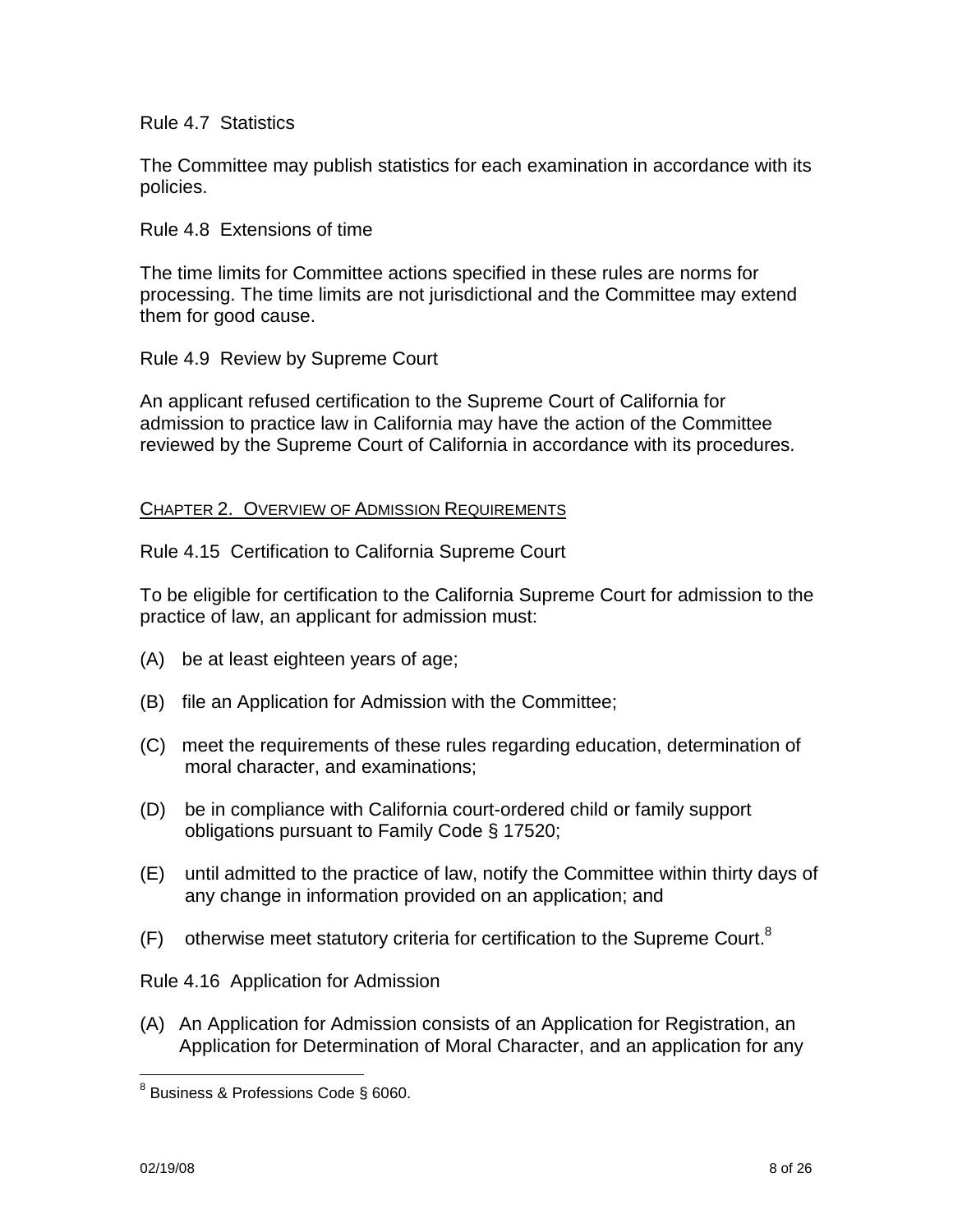required examination. Each application must be submitted with the required documentation and the fees set forth in the Schedule of Charges and Deadlines. The Committee determines when an application is complete.

- (B) The Application for Registration must be filed first, before any other application is transmitted to the Committee. The applicant is required by law either to provide the Committee with a Social Security Number<sup>9</sup> or to request an exemption because of ineligibility for a Social Security Number.<sup>10</sup> Registration is deemed abandoned if all required documentation and fees have not been received within sixty days of filing. No refund is issued for an abandoned registration.
- (C) After filing the Application for Registration, an applicant for admission may file an Application for Determination of Moral Character, an application for any examination as required by these rules and any other document or petition permitted by these rules.

# Rule 4.17 Certification time limit

An applicant certified to the California Supreme Court must take the attorney's oath and be admitted to the practice of law within five years of the last day of the California Bar Examination that qualified the applicant for admission. The Committee may extend this time for good cause but not for negligence or a negative moral character determination.

# CHAPTER 3. REQUIRED EDUCATION

Rule 4.25 General education

Before beginning the study of law, a general applicant must have completed at least two years of college work or demonstrated equivalent intellectual achievement, which must be certified by the law school the applicant is attending upon request by the Committee.

- (A) "Two years of college work" means a minimum of sixty semester or ninety quarter units of college credit
	- (1) equivalent to at least half that required for a bachelor's degree from a college or university that has degree-granting authority from the state in which it is located; and
	- (2) completed with a grade average adequate for graduation.

<sup>&</sup>lt;sup>9</sup> Business & Professions Code § 30, Family Code § 17520.

 $10$  Business & Professions Code § 6060.6.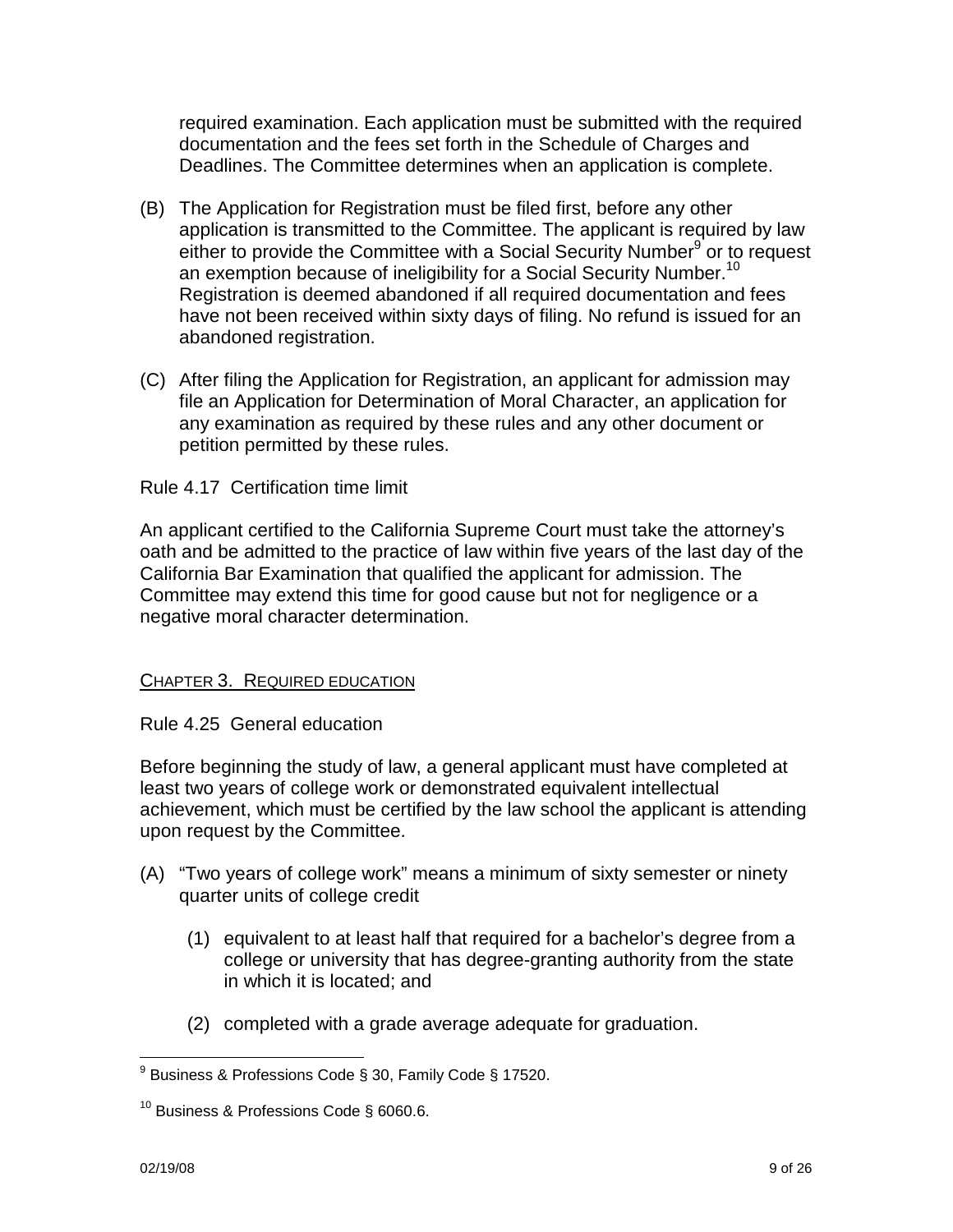(B) "Demonstrated equivalent intellectual achievement" means achieving acceptable scores on Committee-specified examinations prior to beginning the study of law.

Rule 4.26 Legal education

General applicants for the California Bar Examination must

- (A) be graduates of law schools approved by the American Bar Association or accredited by the Committee; or
- (B) demonstrate that in accordance with these rules they have
	- (1) studied law diligently and in good faith for at least four years in a law school registered with the Committee; in a law office; in a judge's chambers;<sup>11</sup> or by some combination of these methods; or
	- (2) met the requirements of these rules for legal education in a foreign state or country;<sup>12</sup> and
- (C) have passed or established exemption from the First-Year Law Students' Examination.

Rule 4.27 Study in a fixed-facility unaccredited law school

(A) To receive credit for one year of study in a fixed-facility unaccredited law school registered with the Committee, a student must receive passing grades in courses requiring classroom attendance by its students for a minimum of 270 hours a year.

Rule 4.28 Study by correspondence or distance learning

- (A) To receive credit for one year of study by correspondence or distance learning in an unaccredited law school registered with the Committee, a student must receive passing grades in courses requiring at least 864 hours of preparation and study over no fewer than forty-eight and no more than fifty-two consecutive weeks, evidenced by a transcript that indicates the date each course began and ended.
- (B) To receive credit for one-half year of such study, a student must receive passing grades in courses requiring at least 432 hours of preparation and

 $11$  Rule 4.29.

 $12$  Rule 4.30.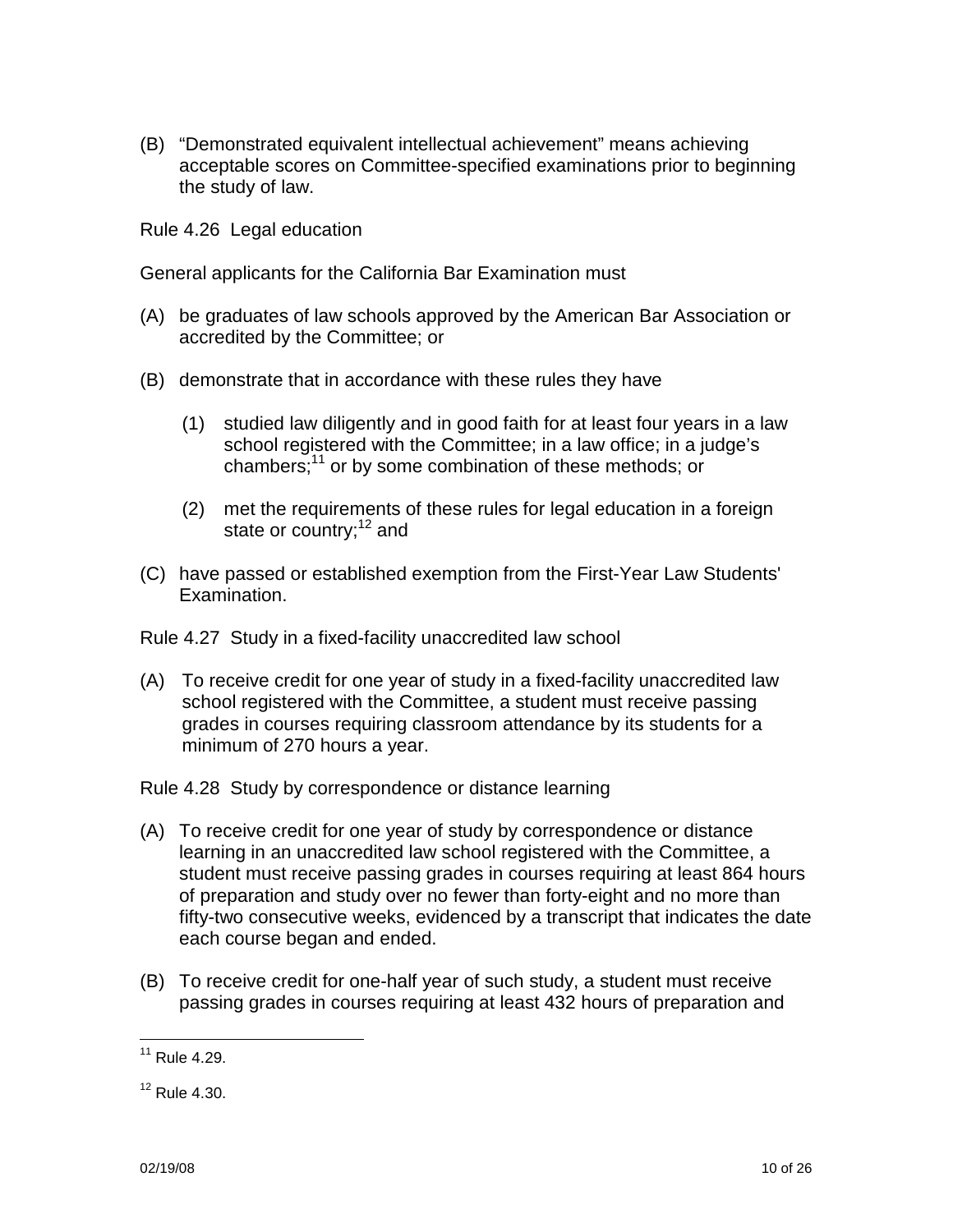study over no fewer than twenty-four and no more than twenty-six consecutive weeks, evidenced by a transcript that indicates the date each course began and ended.

Rule 4.29 Study in a law office or judge's chambers

- (A) A person who intends to comply with the legal education requirements of these rules by study in a law office or judge's chambers must
	- (1) submit the required form with the fee set forth in the Schedule of Charges and Deadlines within thirty days of beginning study;
	- (2) have studied law in a law office or judge's chambers during regular business hours for at least eighteen hours each week for a minimum of forty-eight weeks to receive credit for one year of study or for at least eighteen hours a week for a minimum of twenty-four weeks to receive credit for one-half year of study.
- (B) The attorney or judge with whom the applicant is studying must
	- (1) be admitted to the active practice of law in California and be in good standing for a minimum of five years;
	- (2) provide the Committee within thirty days of the applicant's beginning study an outline of a proposed course of instruction that he or she will personally supervise;
	- (3) personally supervise the applicant at least five hours a week;
	- (4) examine the applicant at least once a month on study completed the previous month;
	- (5) report to the Committee every six months the number of hours the applicant studied each week during business hours in the law office or chambers; the number of hours devoted to supervision; and specific information on the books and other materials studied, such as chapter names, page numbers, and the like; and
	- (6) not personally supervise more than two applicants simultaneiously.

Rule 4.30 Legal education in a foreign state or country

Persons who have studied law in a law school in a foreign state or country may qualify as general applicants provided that they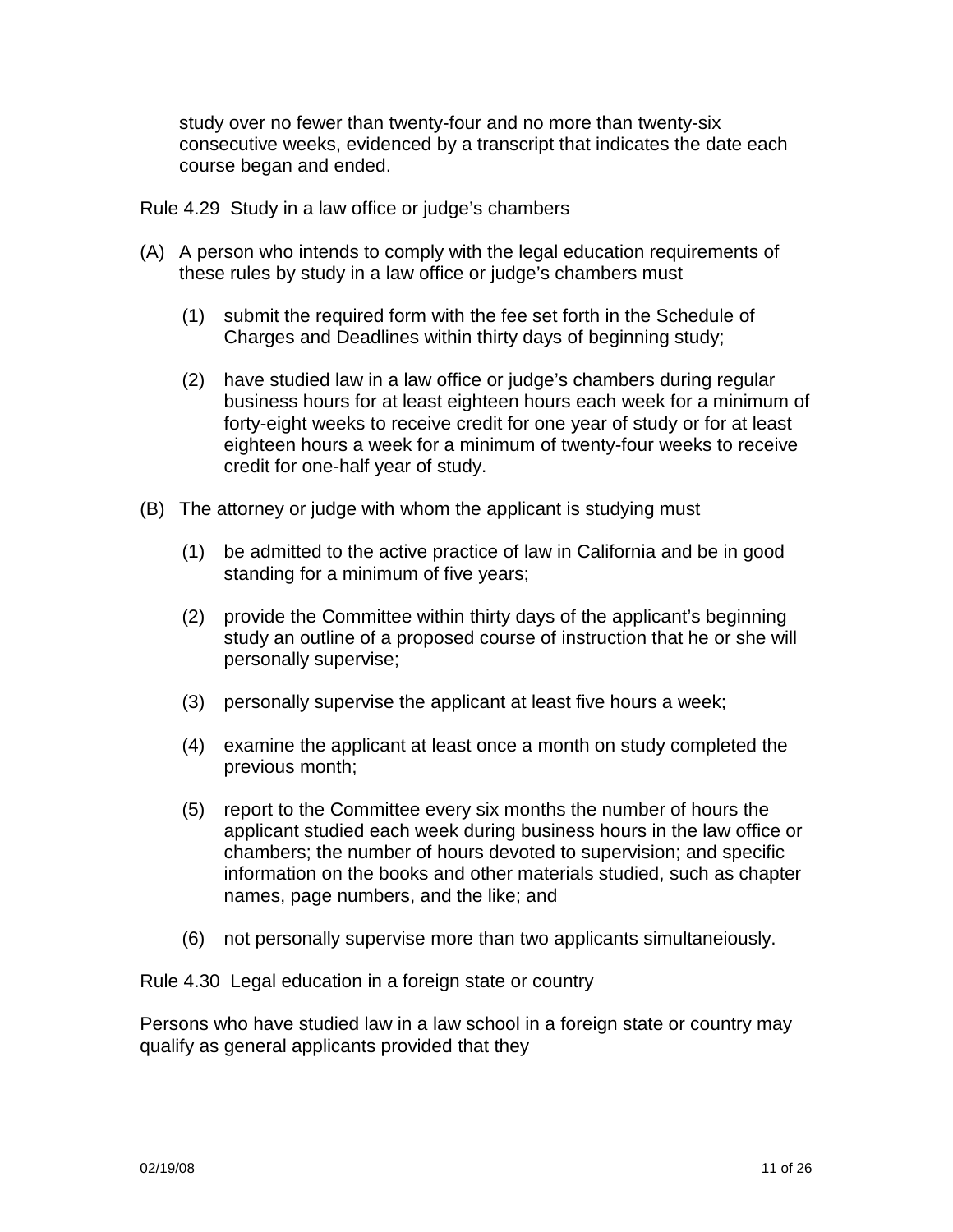- (A) have a first degree in law, acceptable to the Committee, from a law school in the foreign state or country and have completed a year of legal education at an American Bar Association Approved Law School or a California accredited law school in areas of law prescribed by the Committee; or
- (B) have completed legal education in a law school located in a foreign state or country without receiving the first degree in law (for which up to one year of credit may be awarded) and
	- (1) have met the general education requirements of these rules prior to commencing the study of law in a jurisdiction of the United States;<sup>13</sup> and
	- (2) have studied law as permitted by these rules in a law school, in a law office or judge's chambers, or by any combination of these methods; and
	- (3) have passed or established exemption from the First-Year Law Students' Examination in accordance with the Committee's policies.

Rule 4.31 Repeated courses

The Committee does not recognize credit for repetition of a course or substantially the same course.

Rule 4.32 Evaluation of study completed or contemplated

An applicant may request that the Committee determine whether general or legal education contemplated or completed by the applicant meets the eligibility requirements of these rules for beginning the study of law, the First-Year Law Students' Examination or the California Bar Examination. The request must be submitted on the required form with certified transcripts and the fee set forth in the Schedule of Charges and Deadlines. A written response indicating whether or not the education is sufficient will be issued within sixty days of receipt of the request.

# CHAPTER 4. MORAL CHARACTER DETERMINATION

# Rule 4.40 Moral Character Determination

(A) An applicant must be of good moral character as determined by the Committee. The applicant has the burden of establishing that he or she is of good moral character.

 $13$  Rule 4.25.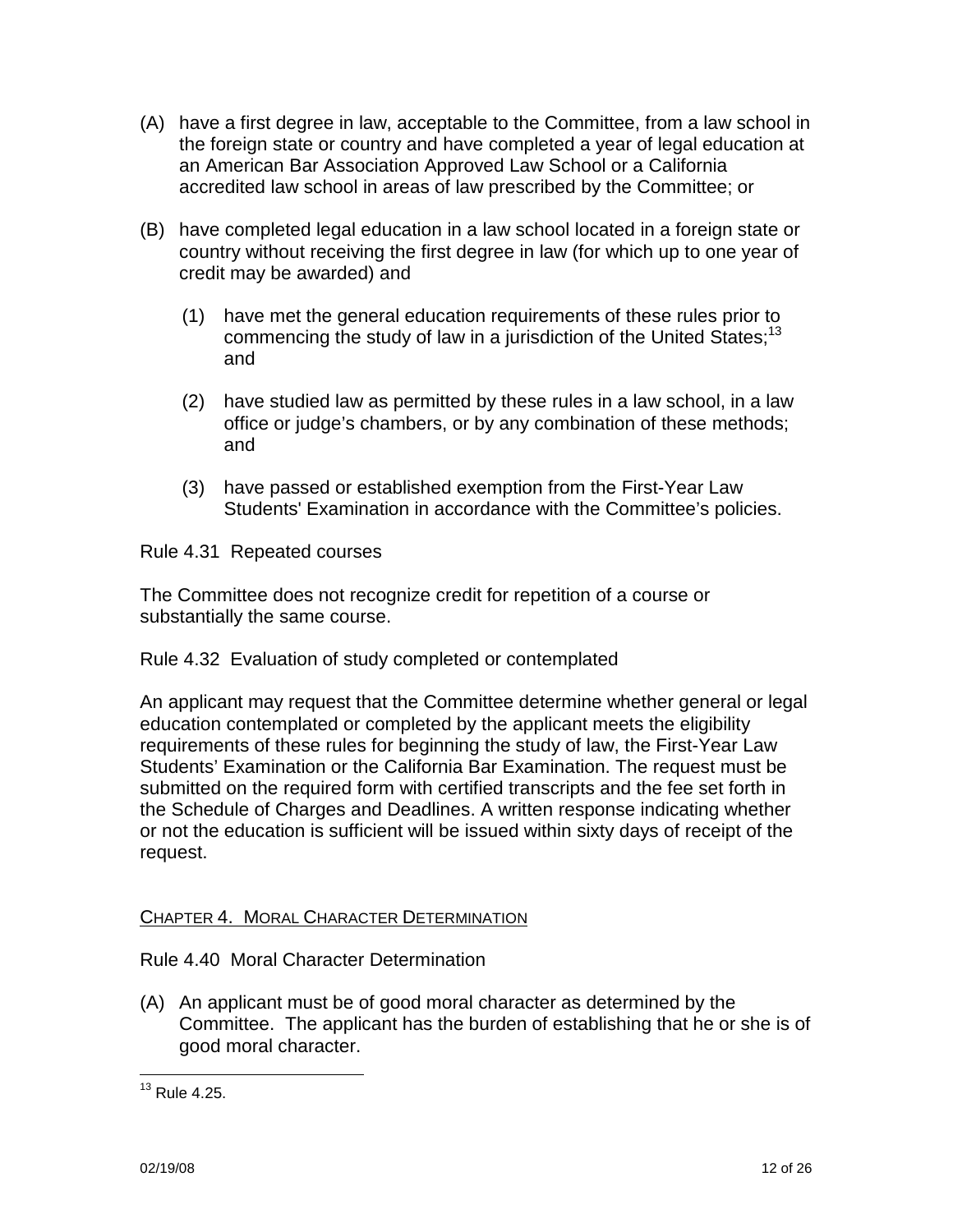(B) "Good moral character" includes but is not limited to qualities of honesty, fairness, candor, trustworthiness, observance of fiduciary responsibility, respect for and obedience to the law, and respect for the rights of others and the judicial process.

Rule 4.41 Application for Determination of Moral Character

- (A) An applicant must submit an Application for Determination of Moral Character with required fingerprints and the fee set forth in the Schedule of Charges and Deadlines. An attorney who is suspended, disbarred, or otherwise not in good standing in any jurisdiction may not submit an application.
- (C) An Application for Determination of Moral Character may be submitted any time after filing an Application for Registration but is deemed filed only when the application is complete.

Rule 4.42 Duty to update Moral Character Application

Applicants have a continuing duty to update their moral character determination applications and must promptly notify the Office of Admissions whenever there is a change to information previously furnished to the Committee or any new information. Failure to provide updated information may be cause for suspension of a positive moral character determination.

Rule 4.43 Abandonment of Application for Determination of Moral Character

- (A) An Application for Moral Character is deemed abandoned and ineligible for a refund of fees if
	- (1) it is not complete within sixty days after being initiated; or
	- (2) it is complete but the applicant has failed to provide additional information requested by the Committee within ninety days of the request.
- (B) A new Application for Moral Character must be submitted with the required fee if an application has been abandoned.

Rule 4.44 Withdrawal of Application for Determination of Moral Character

(A) An applicant may withdraw an Application for Determination of Moral Character any time before being notified that the Committee is unable to make a determination without further inquiry and analysis. Following such a notice, withdrawal requires the Committee's consent.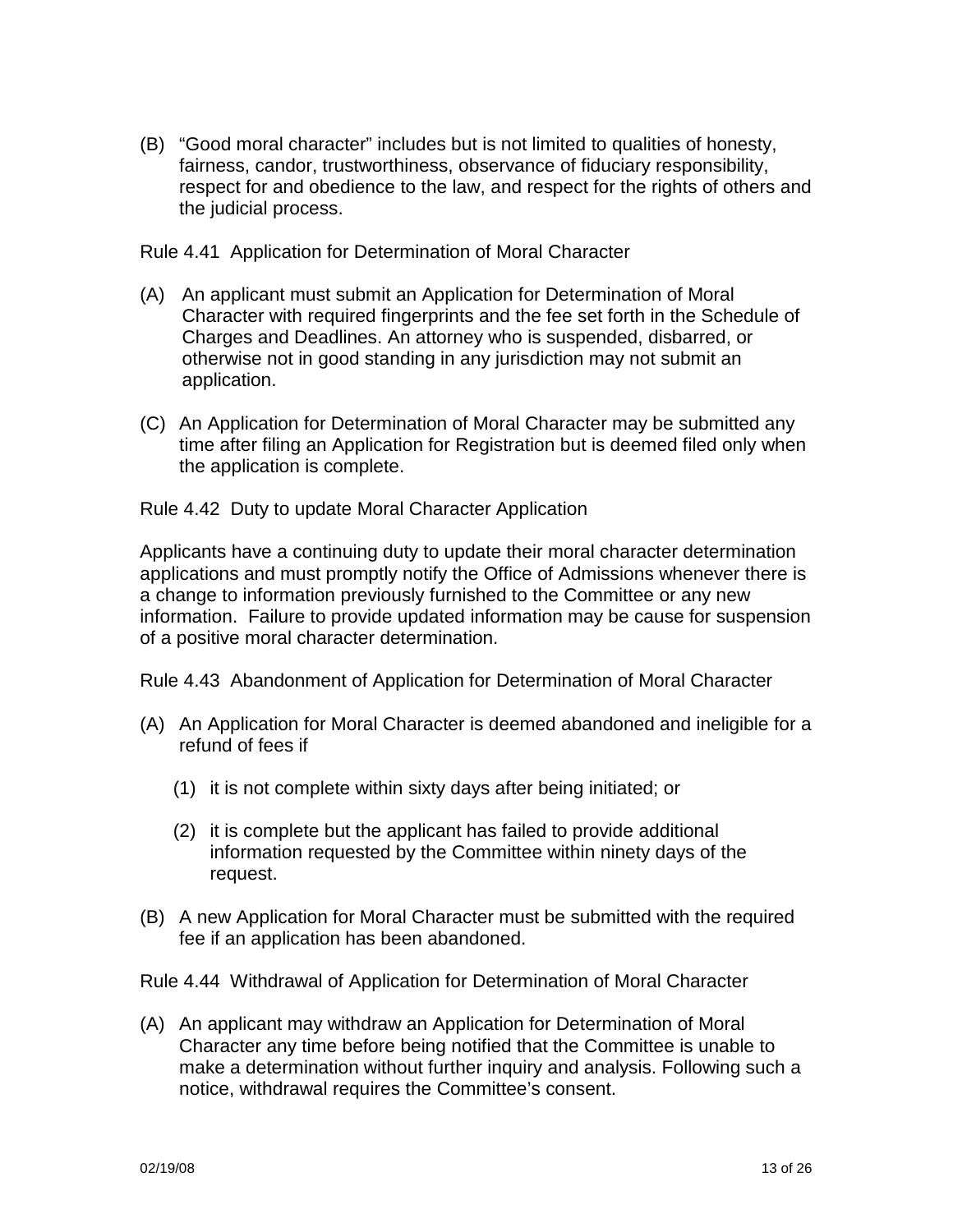(B) An applicant may withdraw an application filed with the State Bar Court for a hearing on an adverse determination of moral character by filing a request for withdrawal with the Office of Chief Trial Counsel and forwarding a copy to the Committee at its San Francisco office.

Rule 4.45 Notice regarding status of moral character application

- (A) Within 180 days of receiving a completed Moral Character Application, the Committee notifies an applicant that its determination of moral character is positive or that it requires further consideration or information from the applicant, a government agency, or another source. A positive determination is valid for thirty-six months.
- (B) While a Moral Character Application remains pending, a status report is issued to the applicant at least every sixty days.
- (C) Within sixty days of receiving additional information it has requested, the Committee notifies the applicant that
	- (1) the applicant is determined to be of good moral character;
	- (2) the applicant has not met the burden of establishing good moral character;
	- (3) the application requires further consideration;
	- (4) the applicant is invited to an informal conference with the Committee;<sup>14</sup> or
	- (5) the applicant is advised to enter into an Agreement of Abeyance with the Committee.<sup>15</sup>

Rule 4.46 Informal conference regarding moral character

- (A) The Committee may invite an applicant for a determination of moral character to an informal conference regarding the application. Acceptance of an invitation is not mandatory, and declining it entails no negative inference.
- (B) An applicant notified of an adverse determination of moral character may request an informal conference with the Committee, provided the applicant has not previously declined the Committee's invitation to an informal

<sup>14</sup> Rule 4.45.

 $15$  Rule 4.46.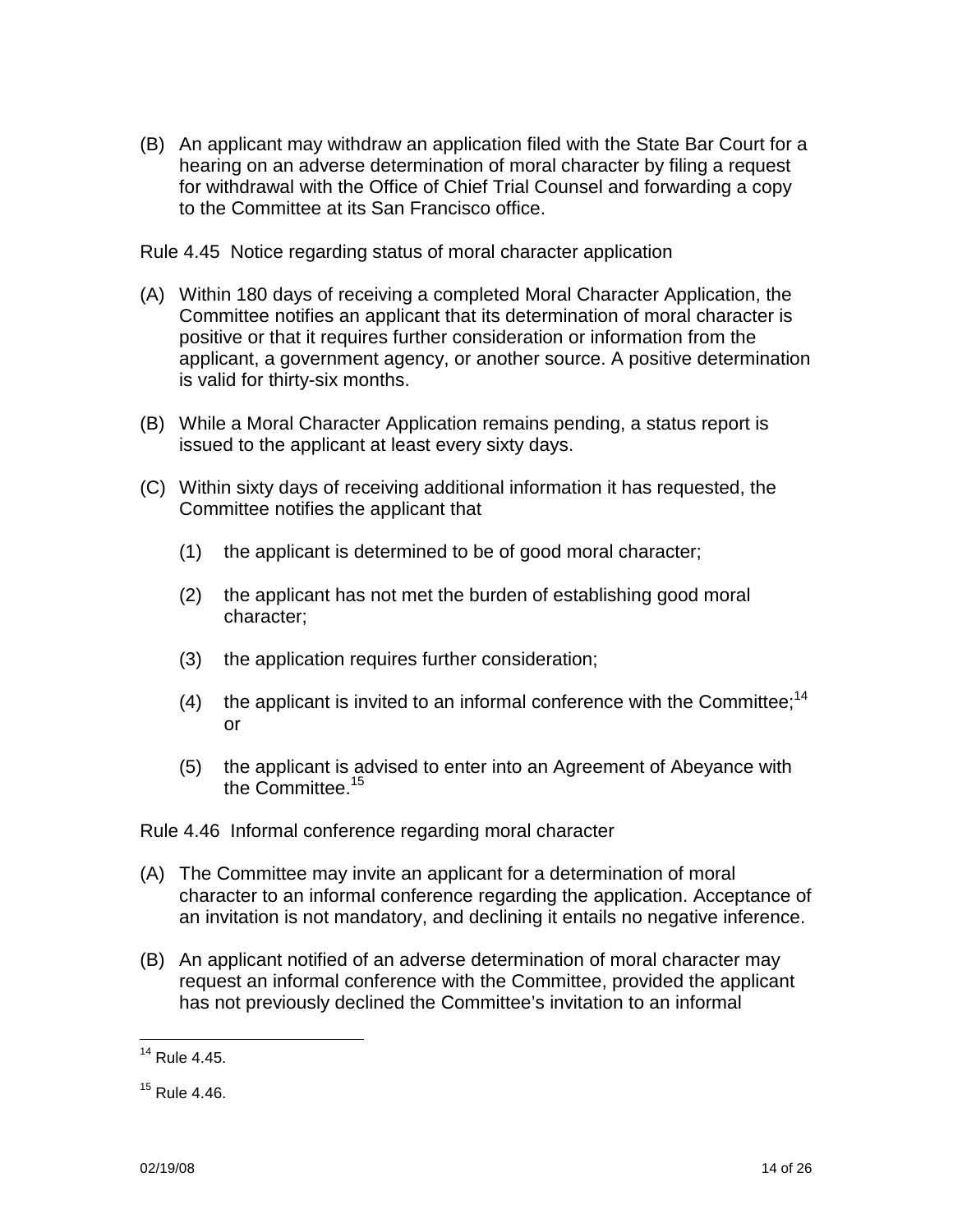conference. The request must be in writing and submitted to the Committee at its San Francisco office within ninety days of the date of the notice. Within sixty days of receiving a timely request, the Committee must schedule the informal conference, and within thirty days of the conference notify the applicant of its final determination. An adverse determination may be appealed in accordance with these rules.

(C) The Committee may establish procedures for an informal conference and create a record of it by tape recording, video recording, or any other means. The applicant may attend the conference with counsel; make a written or oral statement; and present documentary evidence. Counsel is limited to observation and may not participate.

Rule 4.47 Appeal of adverse determination of moral character

- (A) An applicant notified of an adverse determination of moral character may file a request<sup>16</sup> for hearing on the determination with the State Bar Court in accordance with the Rules of Procedure of the State Bar on Moral Character Proceedings.<sup>17</sup> The request must be filed with the fee set forth in the Schedule of Charges and Deadlines within sixty days of receipt of the notice of adverse determination.
- (B) A copy of the request for hearing must be served on the Committee and the Office of Chief Trial Counsel at the San Francisco office of the State Bar. Upon receipt of service, the Committee must promptly transmit all files related to the application to the Office of Chief Trial Counsel.
- Rule 4.48 Agreement of Abeyance
- (A) The Committee and an applicant may suspend processing of an Application for Determination of Moral Character by an Agreement of Abeyance
	- (1) when a court has ordered an applicant charged with a crime to be treated, rehabilitated, or otherwise diverted;
	- (2) when a court has suspended the sentence of an applicant convicted of a crime and placed the applicant on probation;
	- (3) when an applicant is actively seeking or obtaining treatment for chemical dependency or drug or alcohol addiction; or
	- (4) as the Committee and an applicant otherwise agree.

 $16$  Current rule calls this an "application for hearing," not a "request."

<sup>&</sup>lt;sup>17</sup> Rules of Procedure of the State Bar of California, Rules 680-687.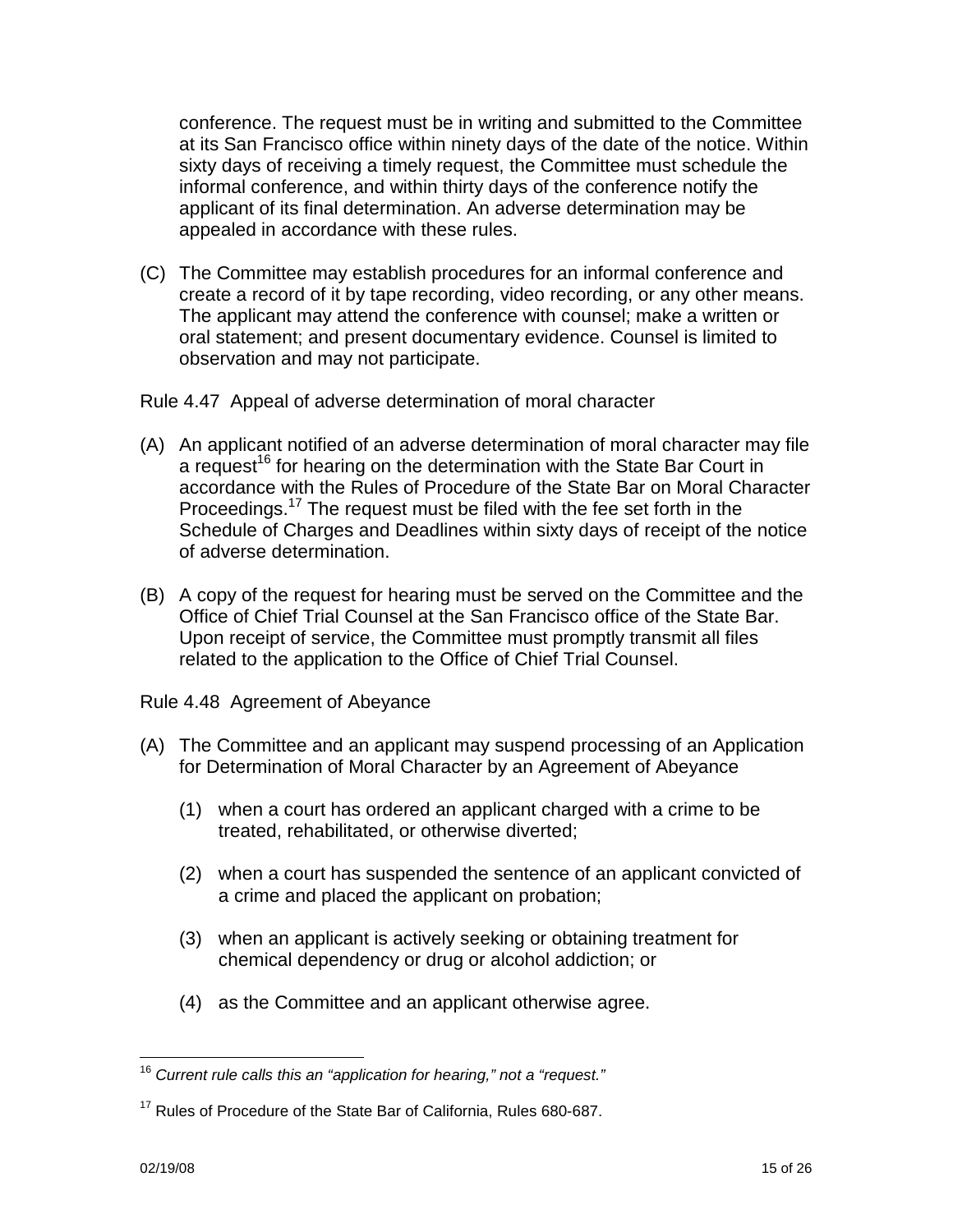(B) An Agreement of Abeyance must be in writing and specify the period and conditions of abeyance. A copy must be provided to the applicant.

Rule 4.49 New application following adverse determination of moral character

The Committee may permit an applicant who has received an adverse moral character determination to file another Moral Character Application two years from the date of the Committee's final determination or at some other time set by the Committee, for good cause shown, at the time of its adverse determination.

Rule 4.50 Suspension of positive determination of moral character

- (A) Before certifying an applicant for admission to the practice of law, the Committee may notify an applicant that it has suspended a positive determination of moral character if it receives information that reasonably calls the applicant's character into question. The notice must specify the grounds for the suspension.
- (B) Within sixty days of issuing a notice suspending a positive determination of moral character, the Committee must issue a notice reinstating or revoking the positive determination after investigating the information that prompted the suspension. Revocation entitles an applicant to an informal conference with the Committee or to appeal the revocation to the State Bar Court.<sup>18</sup>

Rule 4.51 Validity period of positive moral character determination

A positive determination of moral character is valid for thirty-six months. An applicant with a positive determination who has not been certified to practice law within this validity period must submit an Application for Extension of Determination of Moral Character.

Rule 4.52 Extension of positive moral character determination

An applicant who has received a positive moral character determination may submit an Application for Extension of Determination of Moral Character. The application must be filed in the last six months of the initial thirty-six month validity period with the required fingerprints and the fee set forth in the Schedule of Charges and Deadlines. If the Committee makes a positive determination before the initial thirty-six months expires, the initial thirty-six months is extended an additional thirty-six months. If the Committee makes a positive determination after expiration of the initial thirty-six months, an extension of thirty-six months begins at the time of its determination.

 $18$  Rule 4.45.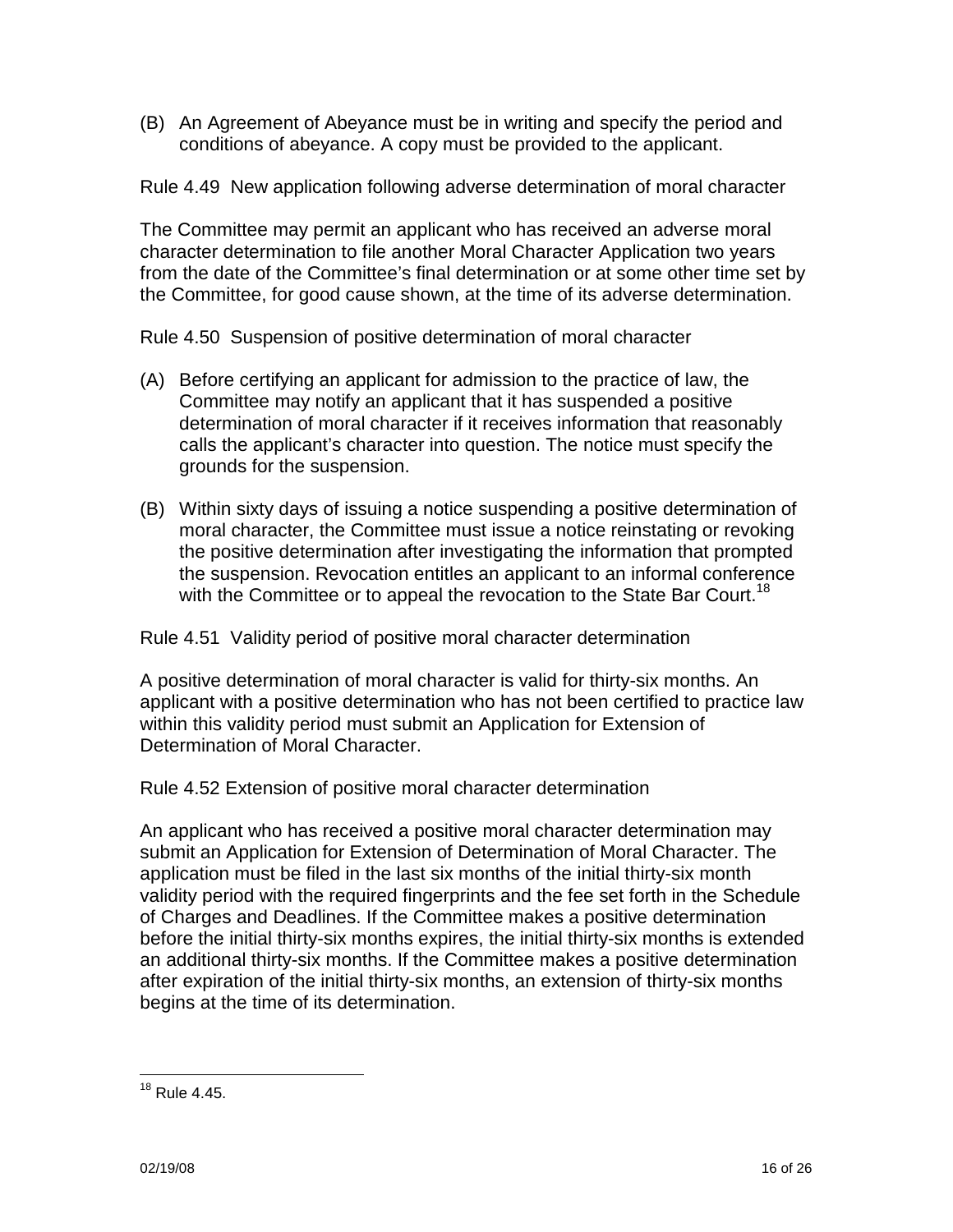# CHAPTER 5. EXAMINATIONS

Rule 4.55 First-Year Law Students' Examination requirement

A general applicant intending to seek admission to practice law in California must take the First-Year Law Students' Examination unless the applicant

- (A) has satisfactorily completed
	- (1) at least two years of college work as defined by these rules; and
	- (2) the first-year course of instruction at a law school that
		- (a) was approved by the American Bar Association or accredited by the Committee when the study was begun or completed; and
		- (b) has advanced the person, whether or not on probation, to the second-year of instruction; or
- (B) is exempt by reason of study in a foreign law school as provided by these rules.<sup>19</sup>

Rule 4.56 First-Year Law Students' Examination

The First-Year Law Students' Examination is given each year in June and October at test centers in California designated by the Committee. The Committee determines the examination's scope, topics, grading process, and passing score.

Rule 4.57 Exempt applicants taking First-Year Law Students' Examination

An applicant who is exempt from the First-Year Law Students' Examination may apply for and take the examination. Failing the examination does not affect the applicant's status under these rules.

Rule 4.58 Application for the First-Year Law Students' Examination

(A) An application to take the First-Year Law Students' Examination in June must be submitted by April 1. An application to take the examination in October must be submitted by August 1. Applications received after these deadlines and by May 15 or September 15 are subject to a late fee. Applications are not accepted after those dates. Application fees and late fees are set forth in the Schedule of Charges and Deadlines.

<sup>19</sup> Rule 4.29.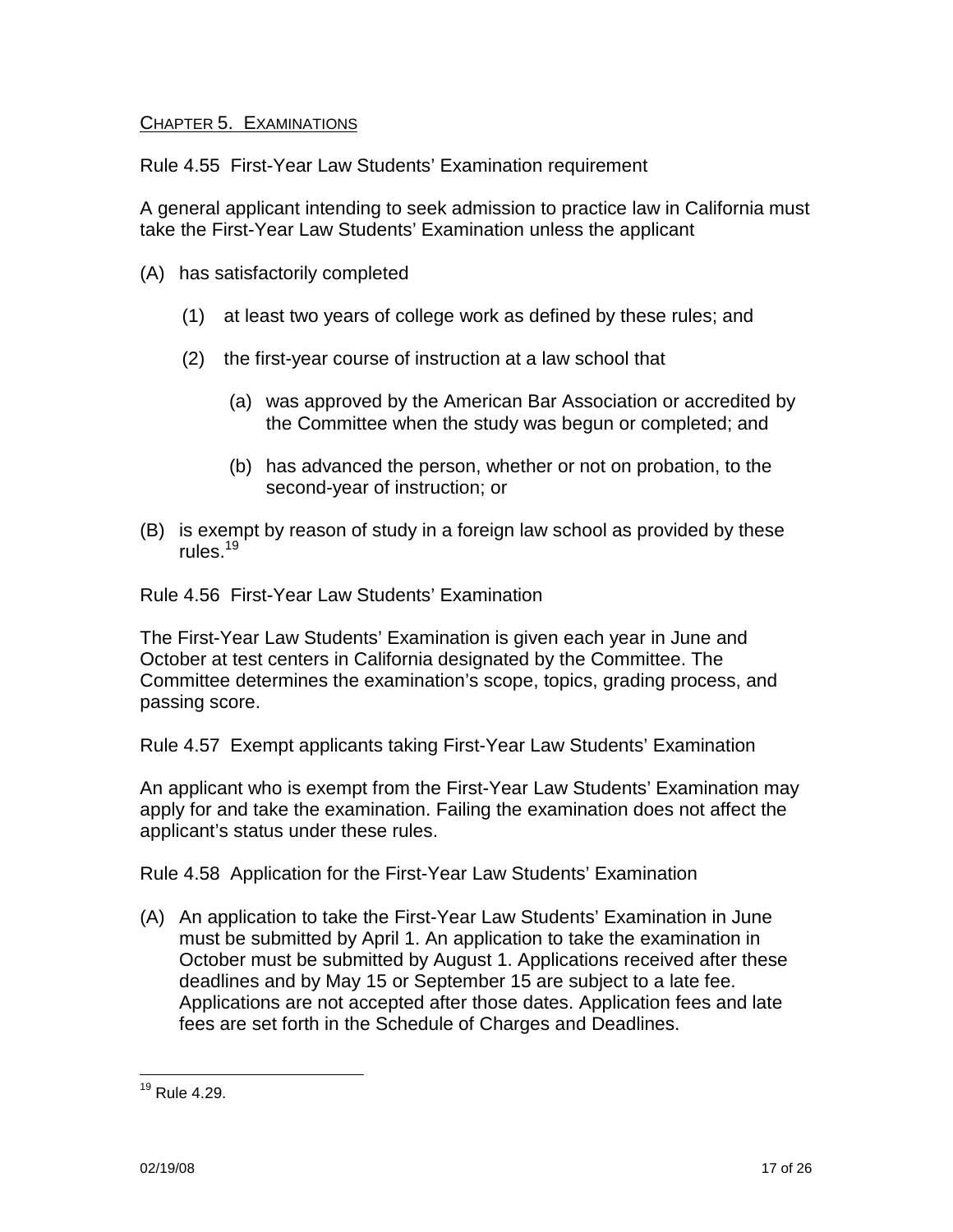- (B) Different deadlines for initial filing and late fees apply to applicants who fail the First-Year Law Students' Examination and intend to take the next scheduled examination. These deadlines are set forth in the notice of examination results and are more than ten days from the date those results are released.
- (C) Applications that are unsigned or incomplete for any reason as of the final examination application filing deadline are deemed abandoned and ineligible for a refund of fees.
- (D) Applications for which eligibility documents have not been received by the date set forth in the Schedule of Charges and Deadlines are abandoned and ineligible for a refund of fees.

Rule 4.59 Multistate Professional Responsibility Examination

Every applicant must take and pass the Multistate Professional Responsibility Examination (MPRE) administered by the National Conference of Bar Examiners, and receive a passing score as determined by the Committee. The examination may be taken following completion of the first year of law study or later. The Committee must receive official notice of an MPRE passing score before an applicant is certified to the California Supreme Court.

Rule 4.60 California Bar Examination

- (A) The California Bar Examination is given each year in February and July at test centers in California designated by the Committee. The Committee determines the examination's scope, topics, grading process, and passing score.
- (B) The Committee provides the California Supreme Court a report on each administration of the examination as soon as practical.

Rule 4.61 Applications for the California Bar Examination

- (A) Applications for the California Bar Examination are available March 1 for the July examination and October 1 for the February examination. An application must be submitted no later than April 1 for the July examination or November 1 for the February examination. Applications received after these deadlines and by June 15 or January 15 are subject to late fees. Applications are not accepted after those dates. Application fees and late fees are set forth in the Schedule of Charges and Deadlines.
- (B) Different deadlines for initial filing and late fees apply to applicants who fail the California Bar Examination and intend to take the next scheduled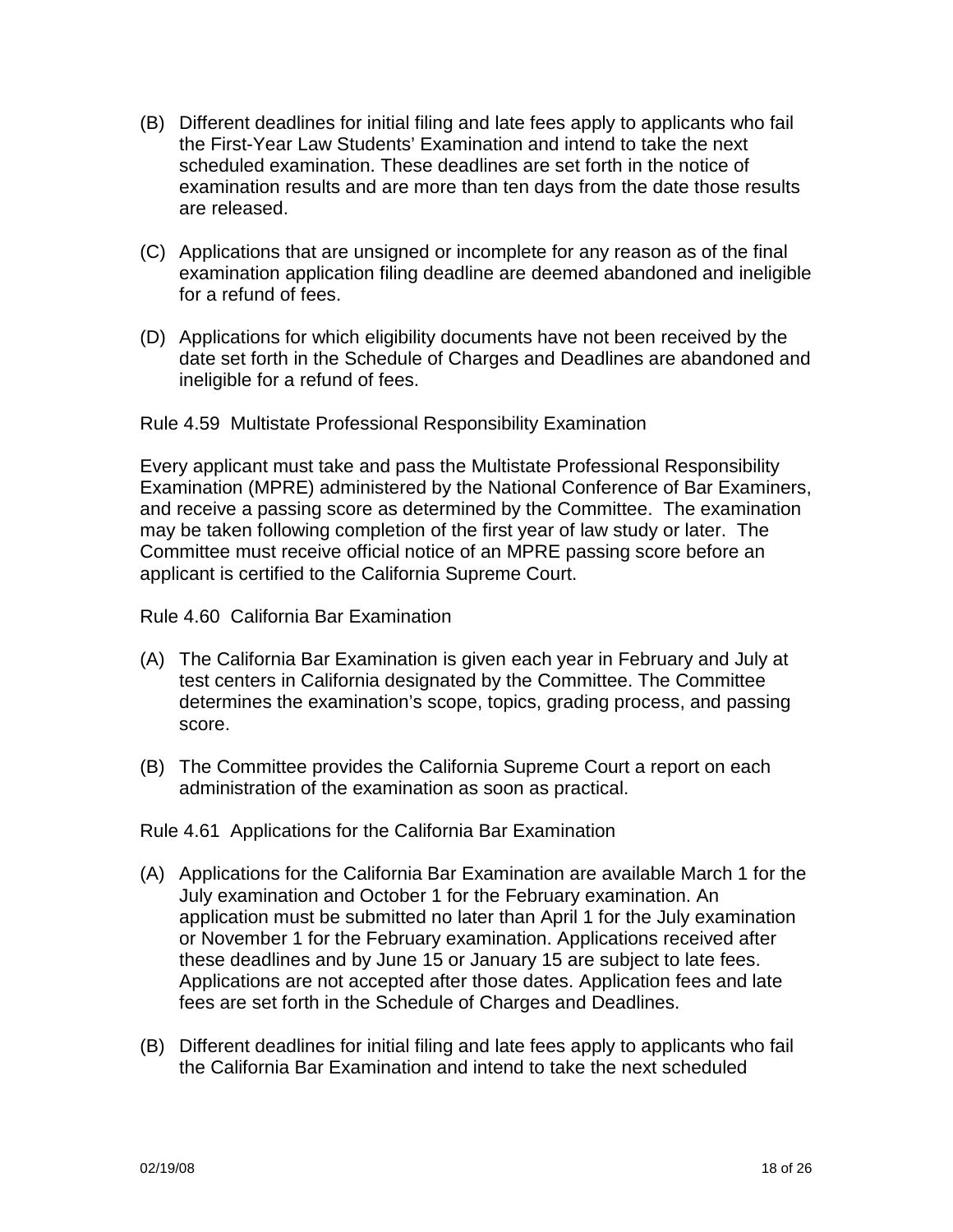examination. These deadlines are set forth in the notice of examination results and are more than ten days from the date those results are released.

- (C) Applications are deemed abandoned and ineligible for a refund of fees if
	- (1) they are incomplete or unsigned by the final examination application filing deadline;
	- (2) the applicant has not provided additional information requested by the final eligibility deadline; or
	- (3) eligibility cannot be determined by the final eligibility deadline.

Rule 4.62 Access to examination answers and scores

- (A) Within sixty days of the release of examination results, examination answers to the written portions of the examination are returned to applicants for admission who have failed the California Bar Examination or who have passed or failed the First-Year Law Students' Examination. This provision does not apply to the Multistate Professional Responsibility Examination or the multiple-choice portion of the California Bar Examination.
- (B) Applicants who pass the California Bar Examination are not entitled to receive their examination answers or to see their scores.

## CHAPTER 6. CONDUCT AT EXAMINATIONS

## Rule 4.70 Conduct required at examinations

Applicants are expected to conduct themselves professionally at all times at an examination test center. Conduct that violates the security or administration of an examination may be reported to the Committee or, in extreme cases, require dismissal from the examination test center. Unacceptable conduct may include having unauthorized items, writing or typing after time has been called, looking at another applicant's answers, talking when silence is required, or abusive behavior.

## Rule 4.71 Reports of conduct violations

A subcommittee designated by the Committee considers reports of unacceptable conduct at an examination at the first Committee meeting following the examination and within forty-five days of the meeting determines whether a violation has occurred. If it finds that there has been a violation, it must notify the applicant of its proposed sanction within thirty days. Sanctions may include referral of the matter for moral character assessment and/or assigning a score of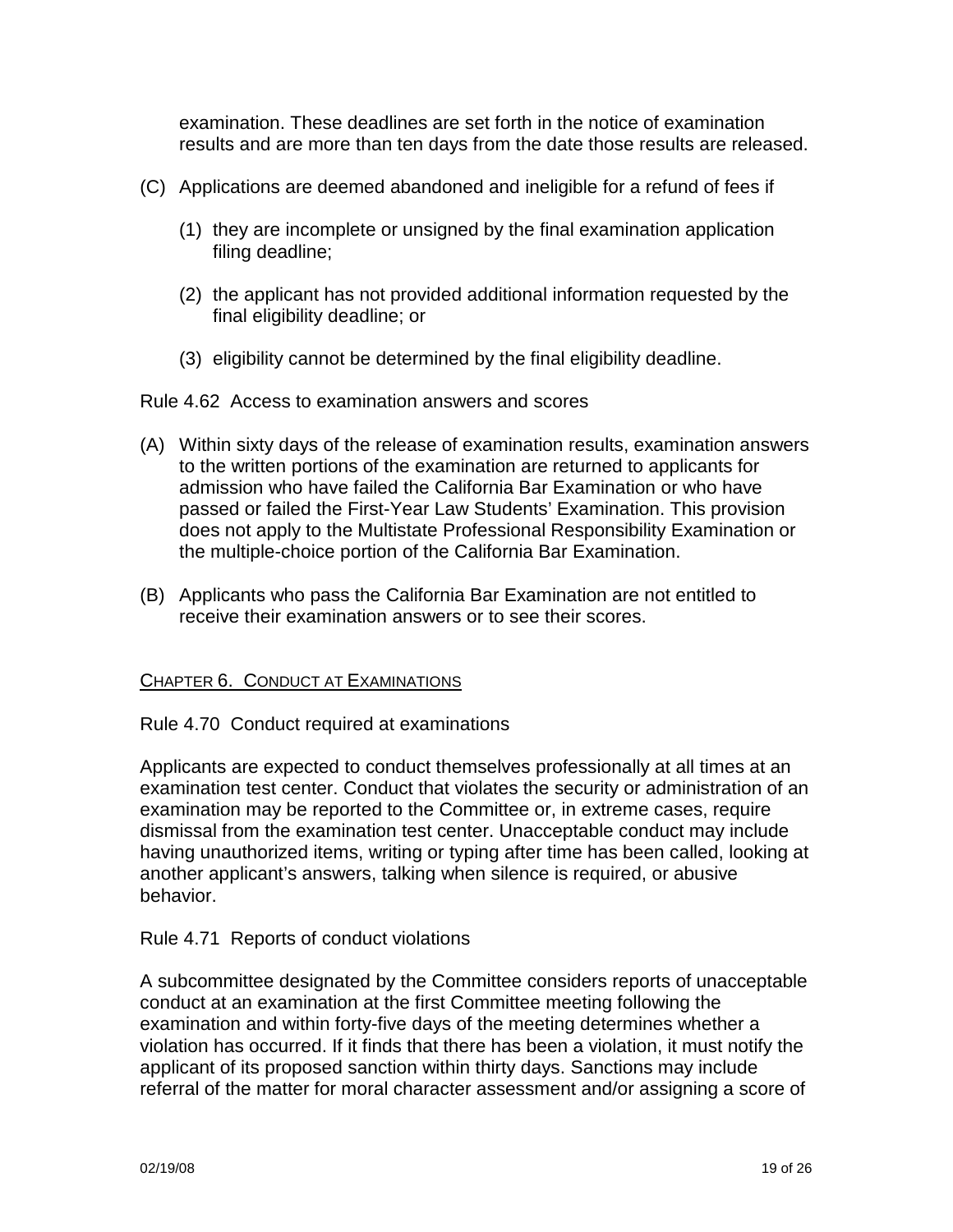zero for a question, a session, or an entire examination. An examination score and determination of moral character may be held in abeyance pending resolution of the matter.

Rule 4.72 Request for hearing on conduct violation

- (A) An applicant notified of a conduct violation may file a written request for a hearing on the subcommittee's findings. The request must be filed within twenty days of receipt of the notice or the proposed sanction will take effect. For good cause shown by clear and convincing evidence the Committee may extend the filing deadline.
- (B) To hear the request, the Committee chair must appoint a panel of three Committee members, one of whom is to serve as Chair. Panel members must not have served on the subcommittee that reviewed the report of conduct violation.
- (C) Once an applicant has filed a request for a hearing on a conduct violation, the Committee must schedule a hearing within ninety days, or at a later time for good cause, and notify the applicant of the time and place of the hearing.

Rule 4.73 Procedure for hearing on conduct violation

- (A) The Committee may establish procedures for conducting hearings on conduct violations, which may include, but are not limited to, guidelines for creating records of the proceedings, limiting the duration of testimony, and setting time limits for continuances.
- (B) The applicant may be represented by counsel during the hearing. An attorney from the State Bar Office of General Counsel represents the Committee. A different attorney from this office represents the panel.
- (C) The Committee has the burden of establishing by clear and convincing evidence that a violation occurred.
- (D) The panel must render Findings and Recommendations no later than thirty days after the hearing, which must be served on the applicant and counsel present at the hearing. The panel may recommend the sanction originally proposed or any other action it deems appropriate. The applicant may request review of the panel's determination within ten days of service.<sup>20</sup>

 $^{20}$  See Rule XII § 3(d): "In response to the Findings of Fact and Recommendation of the hearing panel, the applicant may file a request for review in accordance with the provisions of Section 5, Rule I of these rules within ten (10) days from service of the decision." Rule I § 5 reads, "The Committee m ay act in any matter by a subcommittee composed of not less than two Committee members subject to the right of an applicant, upon written application filed within 10 days after being notified of any determination made by such a subcommittee to have the same reviewed and determined by the Committee; provided that an applicant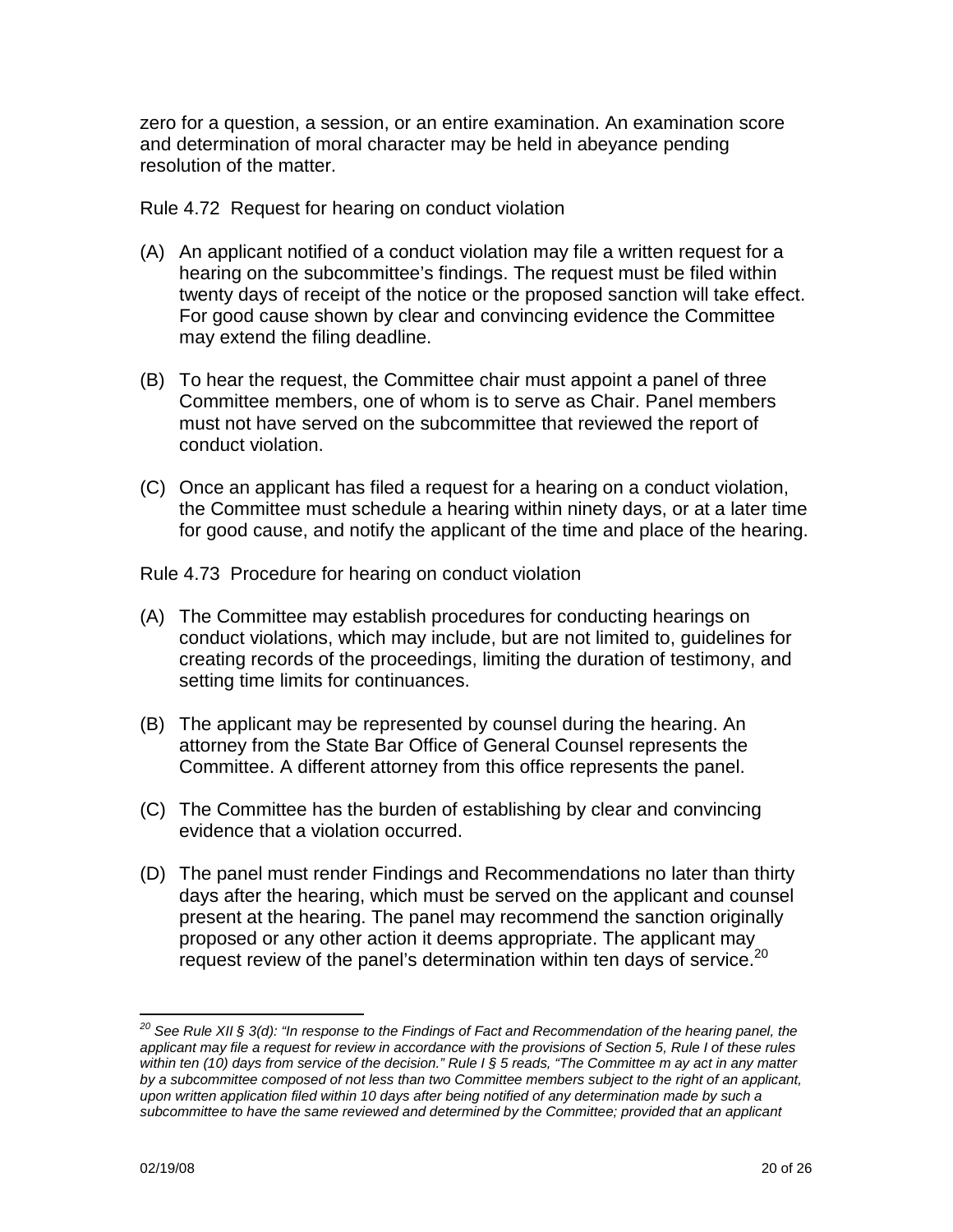# Rule 4.74 Review of Findings and Recommendations

- (A) If the applicant within ten days of service requests review of the panel's Findings and Recommendations, the Committee must consider the applicant's request, any record of the hearing, the Findings and Recommendations, and any supplemental material the applicant provides in accordance with Committee requirements during its next regularly scheduled meeting. Neither the applicant nor applicant's counsel is permitted to attend.
- (B) The Committee may adopt the Findings and Recommendations of the hearing panel or take any other action it deems appropriate.
- (C) The Committee will notify the applicant within ten days of its determination.
- (D) If the applicant does not request review of the Findings and Recommendations of the panel within ten days of service, the panel's Findings and Recommendations become the decision of the Committee.

## CHAPTER 7. TESTING ACCOMMODATIONS

Rule 4.80 Eligibility for testing accommodations

Applicants with disabilities are granted reasonable testing accommodations provided that they are capable of demonstrating that they are otherwise eligible to take an examination and, in accordance with these rules, they

- (A) have submitted an Application for Registration;
- (B) submit a petition for testing accommodations on the Committee's forms with the required documentation;
- (C) establish to the satisfaction of the Committee the existence of disabilities that prevent them from taking an examination under standard testing conditions, that testing accommodations are necessary to address the functional limitations related to their disabilities and the testing accommodations sought are reasonable and appropriate for their disabilities; and,
- (D) separately apply for the examination for which testing accommodations are requested.

shall not have a right to a review by the Committee of a determination made by a subcommittee to refer an application for investigation." I don't see the connection.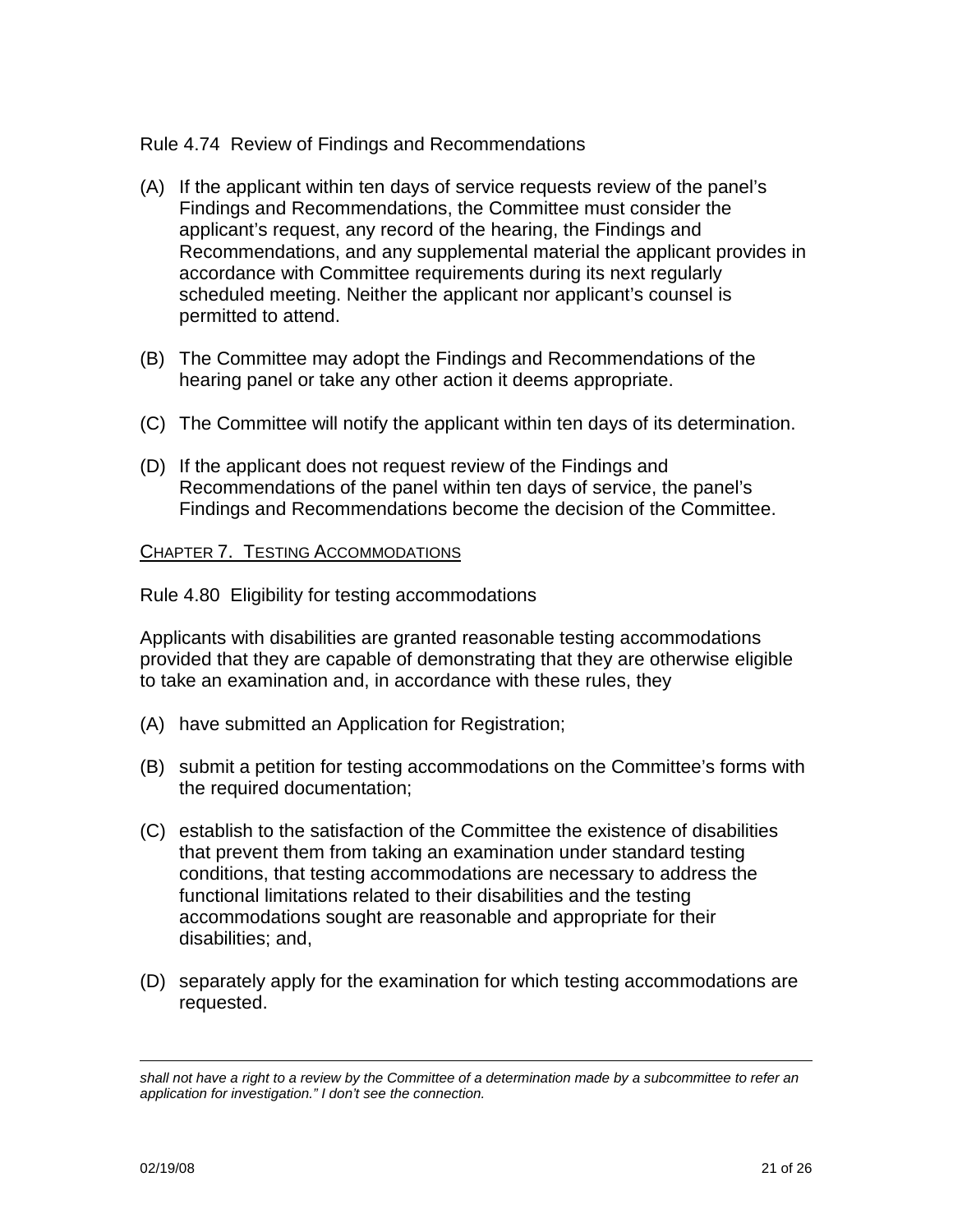#### Rule 4.81 Testing accommodations in general

- (A) Petitions for testing accommodations are processed on a case-by-case basis.
- (B) The Committee makes its best effort to process petitions for testing accommodations expeditiously but does not process petitions that are incomplete.
- (C) Time limits in testing accommodations rules are solely to expedite the processing of petitions and are not jurisdictional. The Committee may extend them for good cause.
- (D) An examination application fee is not refunded if a request for testing accommodations is denied.

#### Rule 4.82 Definitions

These definitions apply to the rules on and petitions for testing accommodations.

- (A) A "disability" is a physical or mental impairment that limits one or more of an applicant's major life activities, and limits an applicant's ability to demonstrate under standard testing conditions that the applicant possesses the knowledge, skills, and abilities tested on an examination.
- (B) A "physical impairment" is a physiological disorder or condition or an anatomical loss affecting one or more of the body's systems.
- (C) A "mental impairment" is a mental or psychological disorder such as organic brain syndrome, emotional or mental illness, attention deficit/hyperactivity disorder, or a specific learning disability.
- (D) A "reasonable testing accommodation" is an adjustment to or modification of standard testing conditions that addresses the functional limitations related to an applicant's disability by modifications to rules, policies, or practices; removal of architectural, communication, or transportation barriers; or provision of auxiliary aids and services, provided that they do not
	- (1) compromise the security or validity of an examination or the integrity or of the examination process;
	- (2) impose an undue burden on the Committee; or
	- (3) fundamentally alter the nature of an examination or the Committee's ability to assess through the examination whether the applicant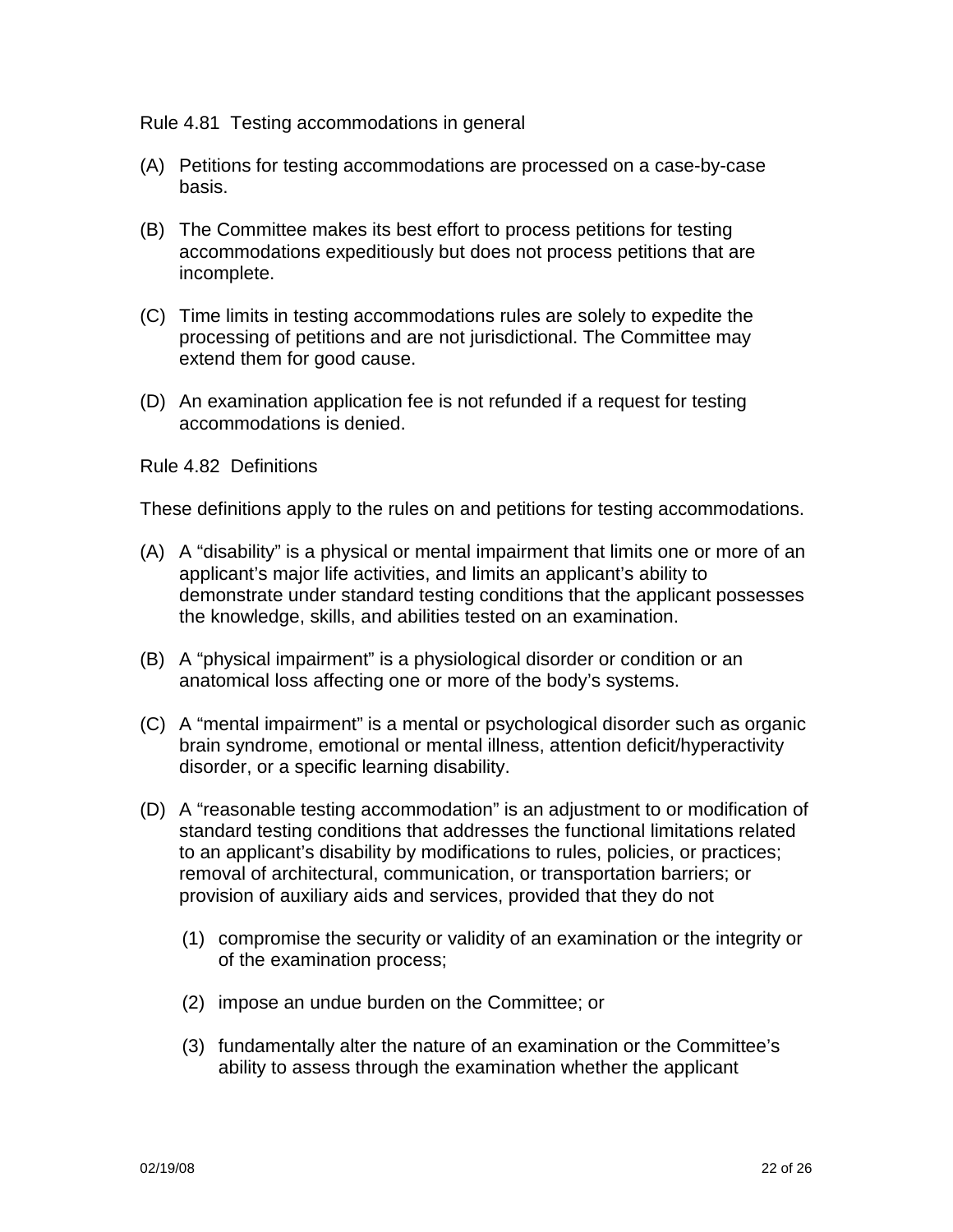- (a) possesses the knowledge, skills, and abilities tested on an examination; and
- (b) meets the essential eligibility requirements for admission.

Rule 4.83 Guidelines for testing accommodations

- (A) The Committee publishes guidelines for documenting the need for testing accommodations based on learning disabilities and attention deficit/hyperactivity disorder, including testing required to establish the existence of the disability and the reasonableness of the accommodations requested.
- (B) The Committee may publish guidelines for other disabilities accommodated on past examinations.

Rule 4.84 When to file a petition for testing accommodations

- (A) A Petition For Testing Accommodations is not an application for a bar examination. Filing one does not constitute filing the other or initiate its processing. An applicant must separately apply for an examination.
- (B) An applicant is encouraged to file a Petition For Testing Accommodations as far in advance as practicable. To allow sufficient processing time, general applicants are encouraged to submit their petitions at least by the beginning of their last year of law study and by attorney applicants no later than six months prior to the examination they wish to take. If an applicant waits until the final examination application deadline for a particular examination to petition for testing accommodations, it is possible that processing will not be completed or the applicant will not be able to complete all required or available procedures prior to administration of the examination.
- (C) A Petition For Testing Accommodations must be complete and receipt must be no later than
	- (1) January 15 for the February California Bar Examination;
	- (2) June 15 for the July California Bar Examination;
	- (3) May 15 for the June First-Year Law Students' Examination; or
	- (4) September 15 for the October First-Year Law Students' Examination.
- (D) Depending on the nature of a disability and the date on which a petition is filed, the Committee may determine that the changing nature of a disability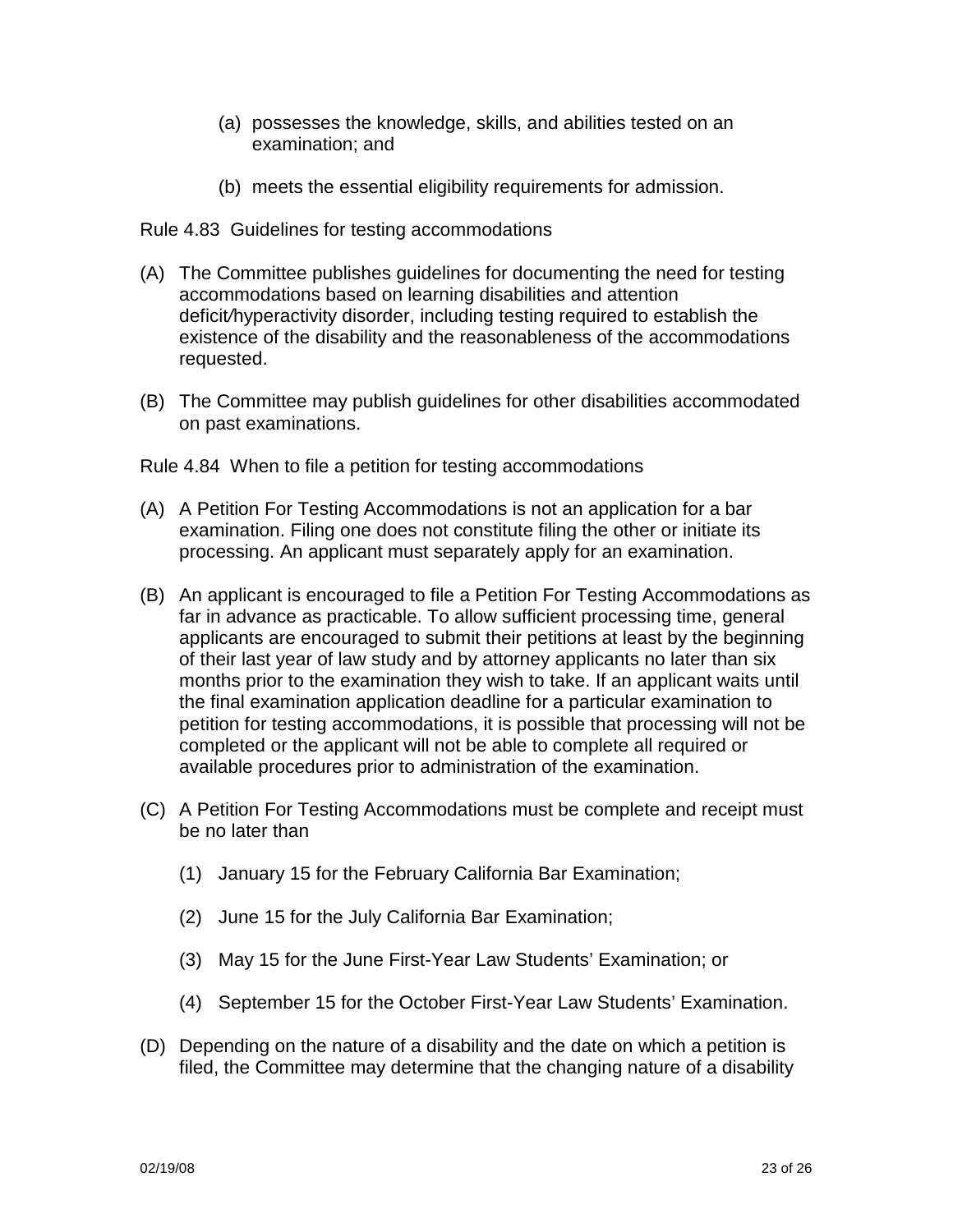requires that the applicant file a new petition nearer the examination date or that a decision regarding the petition be deferred.

Rule 4.85 Initial Petition For Testing Accommodations

- (A) An applicant with a qualified disability seeking testing accommodations must file a Petition for Testing Accommodations on the Committee's form, which describes the disability; specifies the accommodations requested; explains how the accommodations address the functional limitations associated with the disability; and sets forth the basis for that determination.
- (B) In addition to the Petition for Testing Accommodations, a qualified applicant seeking testing accommodations must also file one or more of the following Committee forms, as applicable: a Physical Disabilities Verification; a Learning Disabilities Verification; an Attention Deficit/Hyperactivity Disorder Verification; a Mental Disabilities Verification; or a Verification of Other Disability. A form must include information from the petitioner's treating professional that provides a professional diagnosis of the disability and describes the method used for the diagnosis, including specific tests used. Specific test results may be required to support the diagnosis. The treating professional may provide a description of the functional limitation that requires accommodation, provided the description explains how the nature and extent of limitations were determined.
- (C) If a law school has provided testing accommodations, a qualified applicant must file a Law School Verification, on the Committee's form, completed by a law school official or legal education supervisor.
- (D) If another state has provided accommodations for its bar examination, a qualified applicant must file a Bar Admissions Administrator Verification, on the Committee's form, completed by an official responsible for testing accommodations.
- (E) A Petition for Testing Accommodations is considered complete only upon receipt of all required forms that have been completed according to instructions. A petition that is incomplete by a final examination application deadline is not processed for that examination.

Rule 4.86 Subsequent petitions for testing accommodations

(A) Testing accommodations are not automatically extended upon failure of an examination but must be requested for a subsequent examination any time before the examination application deadline.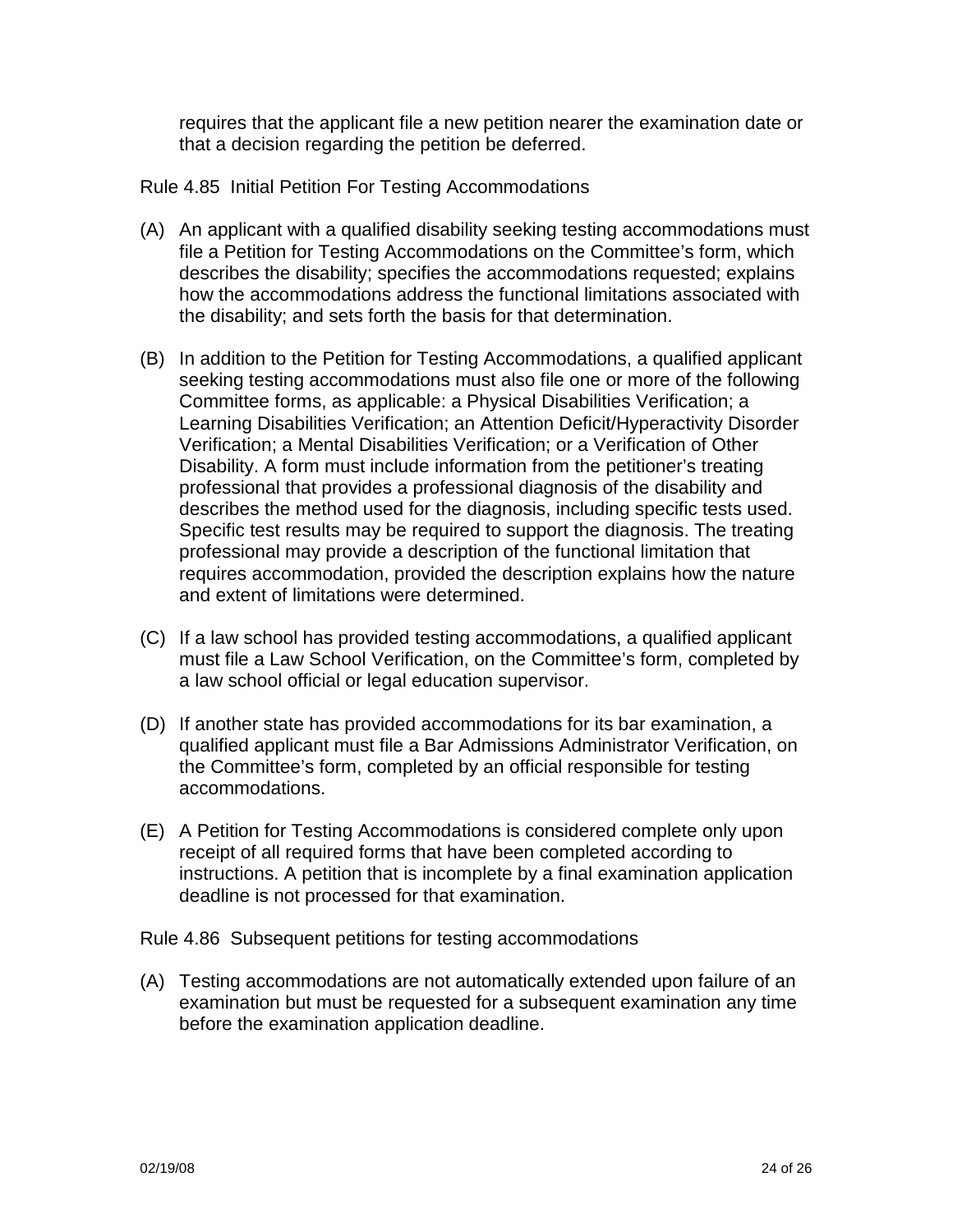- (B) An applicant who is permanently disabled may petition for the same accommodations rather than submit an entirely new petition. A subsequent petition must be made in accordance with Committee requirements.
- (C) An applicant who has a temporary disability or who seeks different accommodations than those previously granted must file an initial petition.<sup>21</sup>

Rule 4.87 Emergency petitions for testing accommodations

An applicant who becomes disabled after a final examination application filing deadline may file a Petition for Testing Accommodations, which must include the forms required by Rule 4.85, with a request that it be considered as an emergency petition. Documentation explaining the nature, date, and circumstances of the emergency must be filed with the petition. Receipt of the petition and supporting documentation must be at least ten days before the first day of the examination. This rule does not apply to disabilities that existed before the final deadline for an examination application, whether or not they were diagnosed or a visit to a treating professional could be arranged.

Rule 4.88 Committee response to Petition For Testing Accommodations

- (A) An applicant who has filed a Petition For Testing Accommodations in accordance with these rules is notified in writing within thirty days of receipt when additional information is required, and within sixty days when the petition is granted, granted with modifications, or denied. A notice of the status of the petition is sent to the applicant every thirty days thereafter if the petition is still pending.
- (B) If a complete petition is filed at least six months before the examination for which testing accommodations are sought, the applicant may expect a final determination at least a month before the examination.
- (C) With the consent of the petitioner, the Senior Executive or a consultant may confer with a specialist who has treated the petitioner.
- (D) A notice of denial of a Petition For Testing Accommodations or a modified grant is sent by certified mail. The notice states the reasons for the denial or modifications, and advises the petitioner of any right to appeal. The notice may include an excerpt of a consultant's evaluation.

Rule 4.89 Applicant response to proposed modification or request for information

An applicant has thirty days to respond to a request for additional information unless an examination schedule requires a shorter time. If the applicant fails to

 $21$  Rule 4.85.